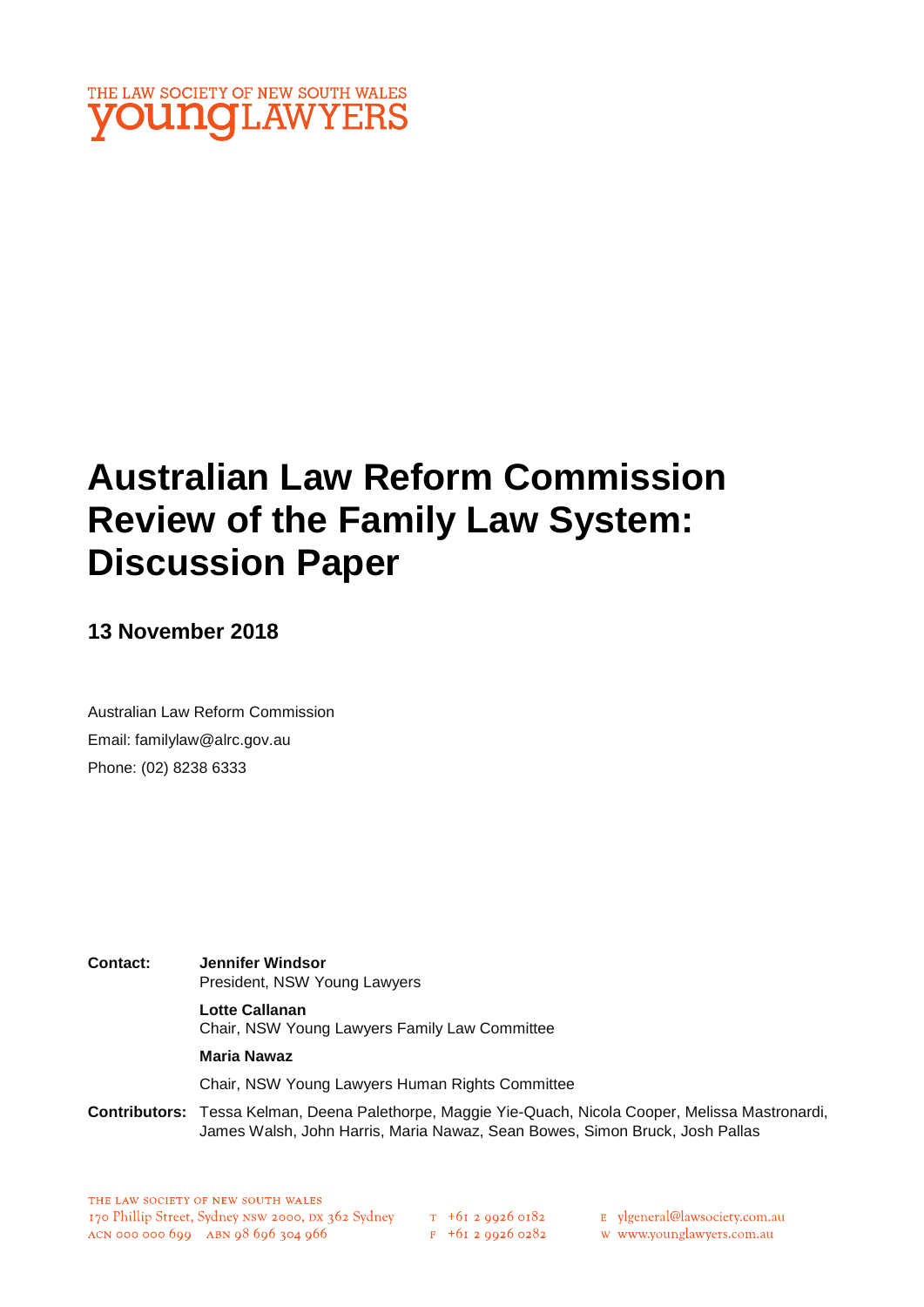# THE LAW SOCIETY OF NEW SOUTH WALES **OUNOI.AWYERS**

The NSW Young Lawyers Family Law Committee and the Human Rights Committee (the **Committees**) make the following submission in response to the ALRC Review of the Family Law System: Discussion Paper.

# **NSW Young Lawyers**

NSW Young Lawyers ("Young Lawyers") is a division of The Law Society of New South Wales. NSW Young Lawyers supports practitioners in their professional and career development in numerous ways, including by encouraging active participation in its 16 separate committees, each dedicated to particular areas of practice. Membership is automatic for all NSW lawyers (solicitors and barristers) under 36 years and/or in their first five years of practice, as well as law students. NSW Young Lawyers currently has over 15,000 members.

# **The Family Law Committee**

The NSW Young Lawyers Family Law Committee ("the FLC") comprises a group of approximately 1,100 members interested in all aspects of family law. The Committee coordinates family law related Continuing Professional Development (CPD) Programs and keeps family law practitioners informed and connected by running regular committee meeting regarding legislative changes, important judicial decisions and current matters of interest in the area of family law. The Committee also provides a networking platform for students and lawyers working across all aspects of family law.

# **The Human Rights Committee**

The Human Rights Committee ("the HRC") comprises a group of over 1,200 members interested in human rights law, drawn from lawyers working in academia, for government, private and the NGO sectors and other areas of practice that intersect with human rights law, as well as barristers and law students. The objectives of the HRC are to raise awareness about human rights issues and provide education to the legal profession and wider community about human rights and their application under both domestic and international law. Members of the HRC share a commitment to effectively promoting and protecting human rights and to examining legal avenues for doing so. The HRC takes a keen interest in providing comment and feedback on legal and policy issues that relate to human rights law and its development and support.

# **Scope of Submission and Summary of Recommendations**

This submission addresses only the following questions and makes the following recommendations, in summary: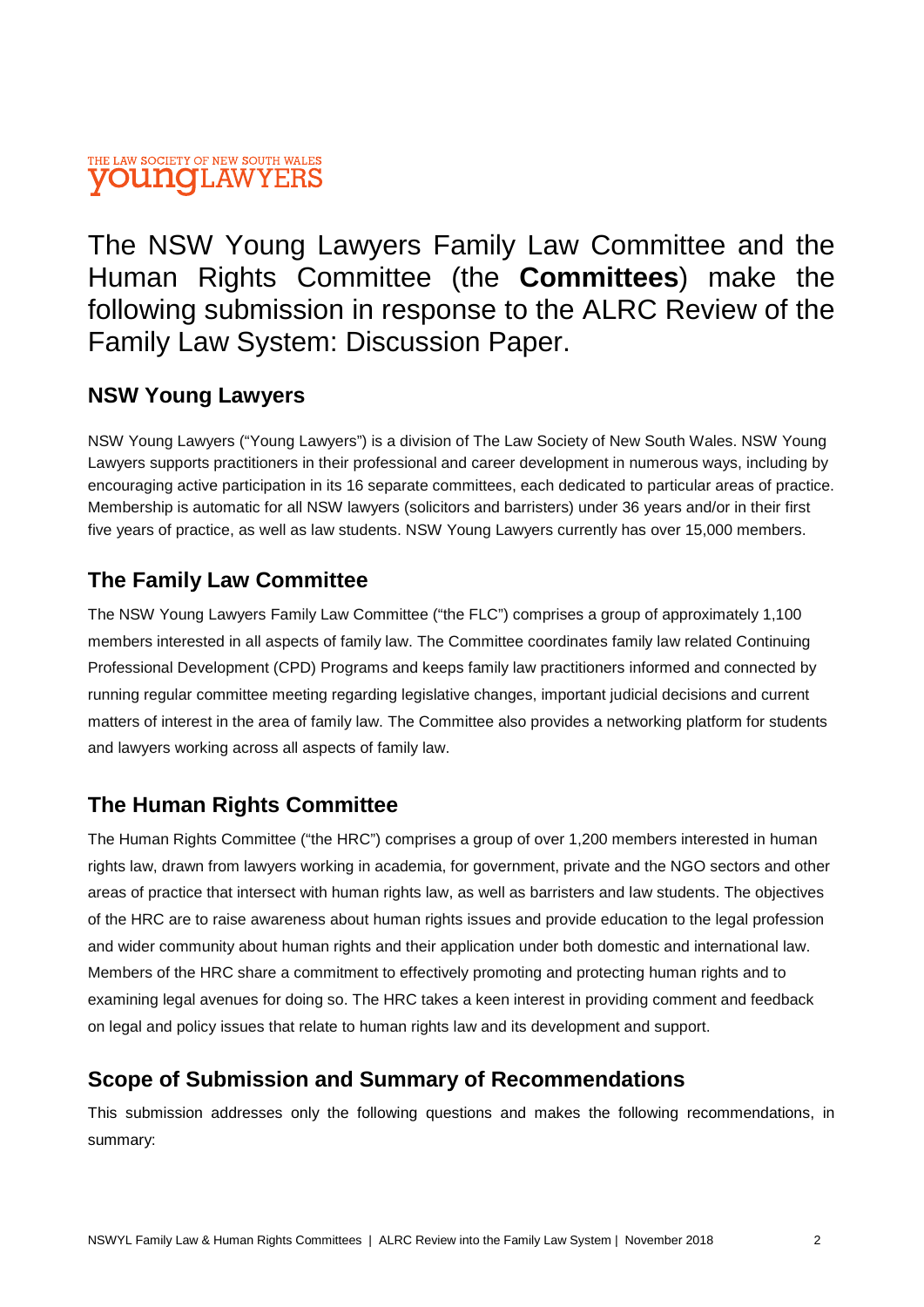#### THE LAW SOCIETY OF NEW SOUTH WALES Y EI

## **Question 3 – 1**

- 1. Provisions relating to parental responsibility should be contained in one part of the *Family Law Act 1975* (Cth) ("**FLA**").
- 2. There should be clarification of the decisions which require consultation between parents with parental responsibility.
- 3. What is currently known as parental responsibility should be renamed to 'decision making responsibility'.

### **Question 3 – 2**

4. There should not be any provision for the early release of superannuation beyond what each party's respective fund may currently offer under hardship provisions.

### **Question 3 – 16**

- 5. Retail and industry superannuation trustees should be required to develop and publish pro forma orders for superannuation splittable payments with such orders to be available on a central register and each fund's website.
- 6. If parties develop draft orders in accordance with a fund's pro forma orders, they shall be taken to have afforded the trustee procedural fairness.

### **Proposal 3 – 18, 3 – 19 and Question 3 – 4**

- 7. Spousal maintenance provisions for de facto and married couples should be merged for simplicity.
- 8. The considerations in section 75 of the FLA be located in a separate section dedicated to spousal maintenance.
- 9. The provisions in relation to spousal maintenance should include a rebuttable presumption of a capacity to pay in certain circumstances, such as where a couple has arranged their family life so that one party was the "breadwinner" and the other the "stay at home parent" or "homemaker" and this arrangement was in effect immediately prior to separation.
- 10. The FLA should be amended to include a requirement that the court consider the impact of any family violence on the ability of the applicant to adequately support themselves.
- 11. Registrars should have the power to hear and determine applications for spousal maintenance, particularly urgent applications.

### **Question 5 – 1**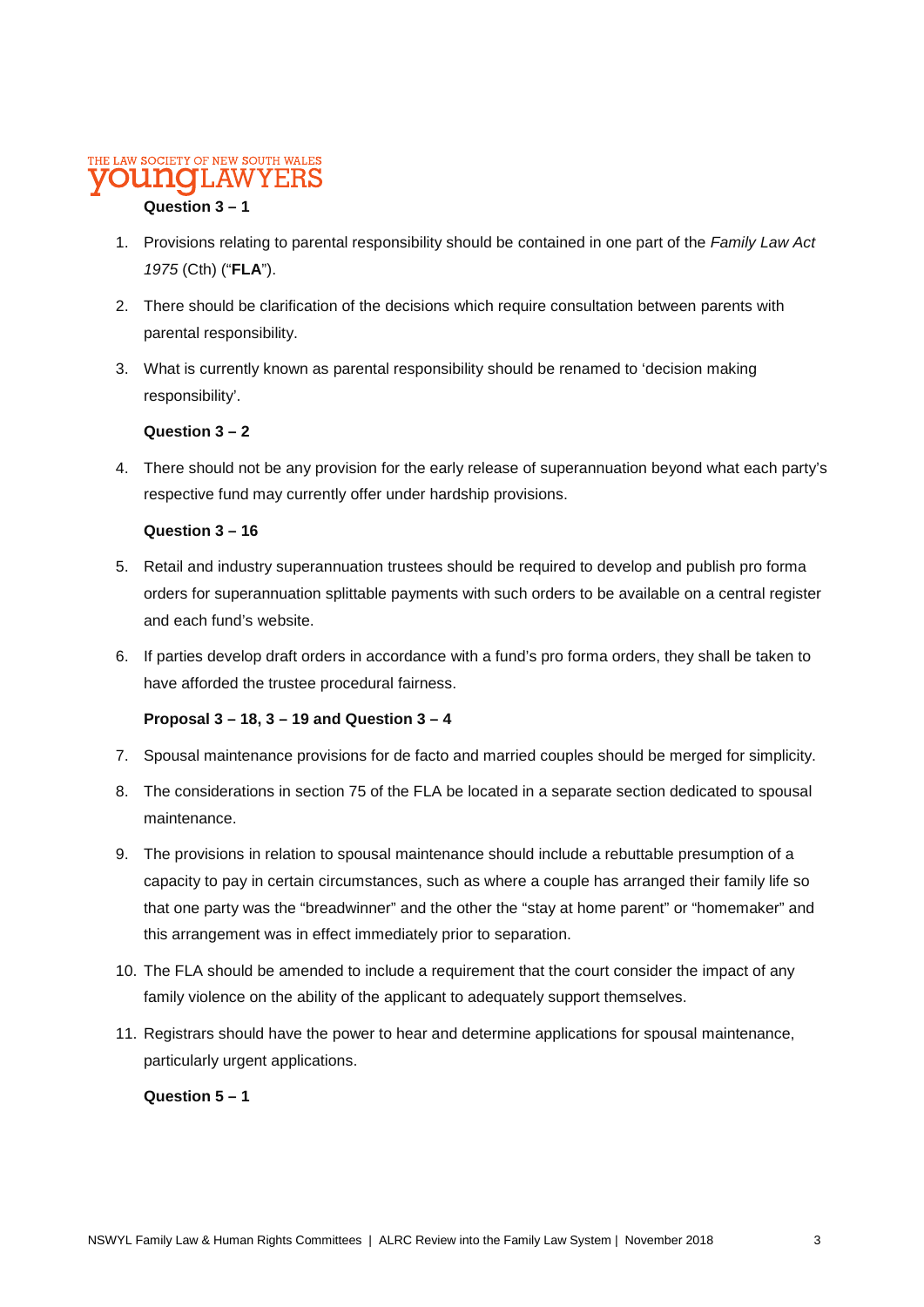#### THE LAW SOCIETY OF NEW SOUTH WALES onno T.AW Y E:F

12. The limitation periods for married and de facto parties to commence property proceedings should not be increased.

### **Question 7 – 1**

13. The creation of any new parties to family law proceedings will require a significant commitment to increase funding for both the existing and proposed services.

### **Question 8 – 1 and 8 – 2**

- 14. The definition of family violence should be expansive rather than proscriptive or restrictive.
- 15. The examples of family violence in section 4AB of the FLA should include references to "repeated derogatory taunts" and "emotional and psychological abuse" and technology facilitated abuse.

### **Question 8 – 4**

- 16. Section 117 of the FLA should include additional provisions supporting costs against parties who have:
	- a. Not complied with rules of court or court directions;
	- b. Not been ready to proceed when required; and/or
	- c. Improperly or unnecessarily caused another party to incur legal costs.

### **Question 9 – 1**

- 17. Australia should enact uniform national legislation to prohibit:
	- a. The sterilisation of children with disability; and
	- b. Medically unnecessary intersex medical procedures;

subject to a narrow range of limited exceptions.

- 18. The limited exceptions to the above should be:
	- a. Where there is a serious threat to life or health; and
	- b. Where the child is competent to provide prior, fully informed and free consent and does provide such consent.
- 19. Authorisation from the Family Court system should be required for any proposed medical treatment relating to the sterilisation of children with disability or intersex medical procedures for children who:
	- a. Do not have the capacity to prior, fully informed and free consent; or
	- b. Have not provided such consent.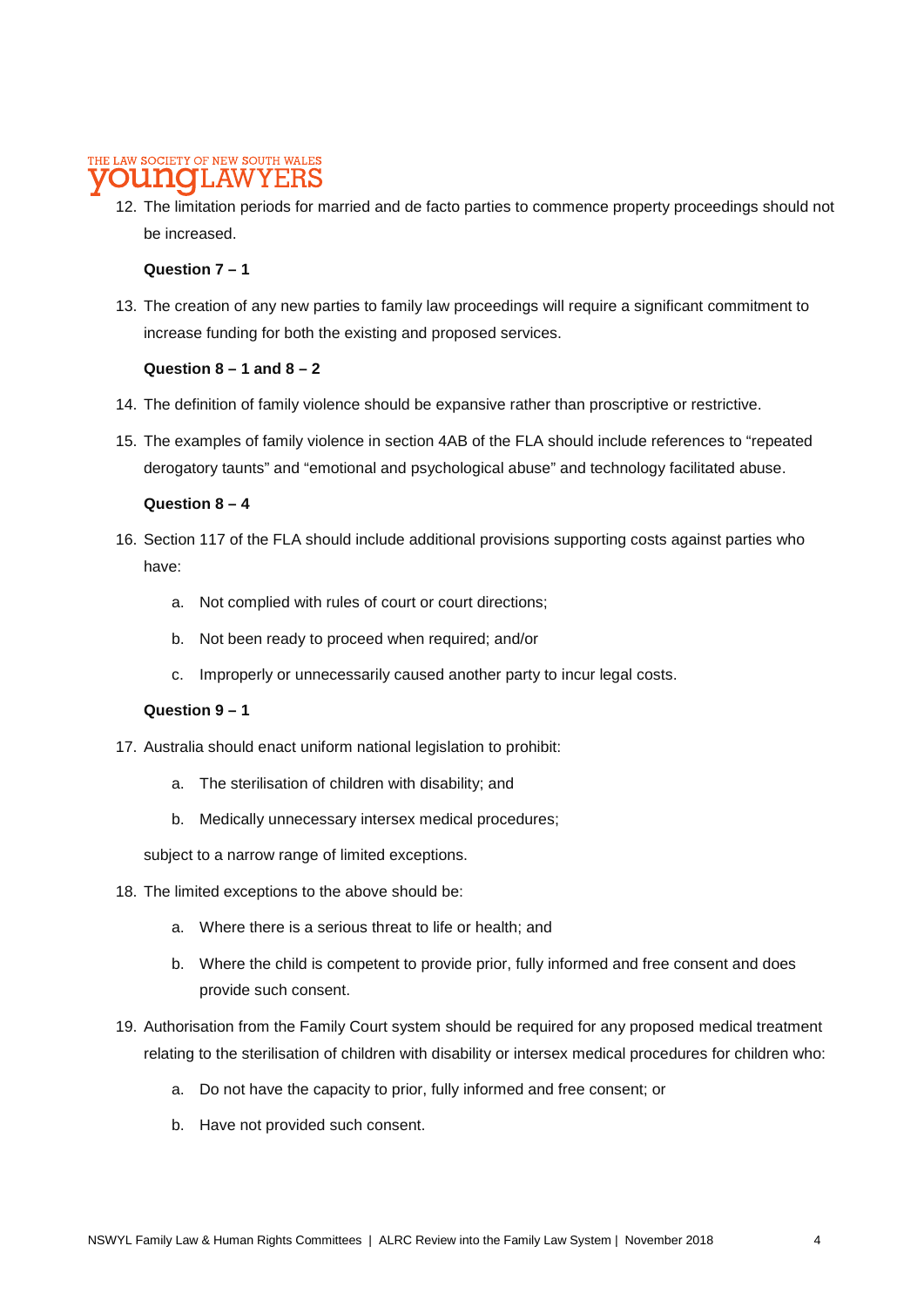#### THE LAW SOCIETY OF NEW SOUTH WALES **NOL.AW** Y E:F

- 20. An application for such authorisation by the Family Court system should be accompanied by appropriate safeguards to ensure that any such authorisation is consistent with the best interests of the child, interpreted consistently with international human rights standards.
- 21. Appropriate safeguards should include the appointment of an independent children's lawyer ("ICL") to advocate for the best interests of the child. The ICL should have successfully completed relevant training, should not be a member of the child's family or the child's carer and should be fully funded by government.<sup>1</sup>
- 22. National guidelines should be enacted:
	- a. In consultation with medical experts, people with disability and their peak bodies to ensure a human rights-based approach is taken in decision-making for any medical treatment relating to sterilisation of children with disability; and
	- b. In consultation with medical experts, intersex people and their peak bodies to ensure a human rights-based approach is taken in decision-making for any medical treatment relating to intersex medical procedures.

#### **Questions 10 – 7 and 10 – 3**

23. Children's Contact Service workers should be required to have a Working With Children Check and appropriate tertiary qualifications.

### **Proposal 10 – 8, Questions 10 – 4 and 10 – 5**

- 24. The appointment of judicial officers should require a consideration of their knowledge and aptitude in relation to family violence.
- 25. Reforms should be made to ensure a more transparent system of appointment, including:
	- a. Clearly defined criteria, including consideration of the person's knowledge, experience and aptitude in relation to family violence;
	- b. Any merit criteria should be clearly defined;
	- c. The process be publicly declared with advertising or calls for expressions of interest;
	- d. There be an independent and well-qualified advisory panel to assess the eligibility and appropriateness of candidates; and
	- e. Judicial appointment should reflect the diversity of the community.

 $1$  See, eg, the recommendations made in the Australian Senate Community Affairs References Committee, *Involuntary or Coerced Sterilisation of People with Disabilities in Australia* (July 2013) xi-xii.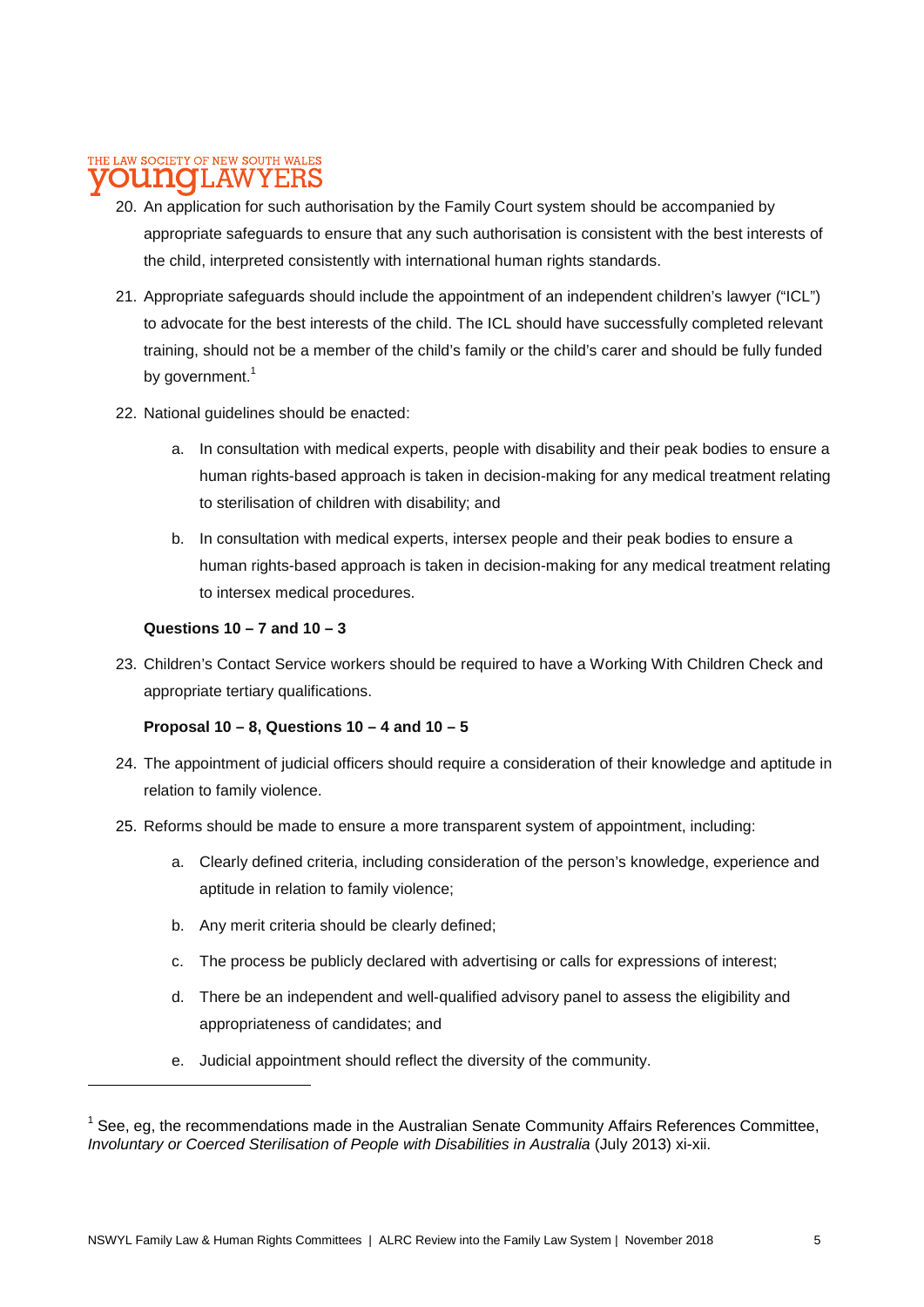# THE LAW SOCIETY OF NEW SOUTH WALES

### **Question 11 – 1**

- 26. State and Territory Police should be required to enquire whether a person applying for or renewing a firearms licence is involved in current family law proceedings.
- 27. State and Territory Police should be required to inform the family courts if a party to current family law proceedings applies for a firearms licence.
- 28. The FLA should not be amended to give family law professionals the discretion (and immunity) to notify police if they fear for a person's safety.

### **Proposal 11 – 7**

29. Child protection and family violence support workers should be co-located at each family law court registry.

### **Question 11 – 2**

30. The proposed information sharing framework should not include health records.

### **Question 12 – 1**

31. Section 121 of the FLA should be redrafted in simpler and clearer terms and should include reference to social media and other internet based technologies.

# **3. Simpler and Clearer Legislation**

## **Question 3 – 1 How should confusion about what matters require consultation between parents be resolved?**

The Committees submit that the legislative provisions regarding parental responsibility may be confusing to parties and should be amended to clarify who has parental responsibility, what it is, and which decisions require consultation between parents.

The Committees note the sections relating to parental responsibility are currently spread throughout the FLA, with the provisions about consultation on major long-term issues separate from the provisions establishing the concept of parental responsibility<sup>2</sup>. Parental responsibility is an important concept and one that parties will often need to navigate many years after orders have been made and for that reason it is essential the information is available in a logical and clear manner within the FLA, preferably in one part of the Act.

 $^2$  lbid, Div 2 and ss 65G and 65P.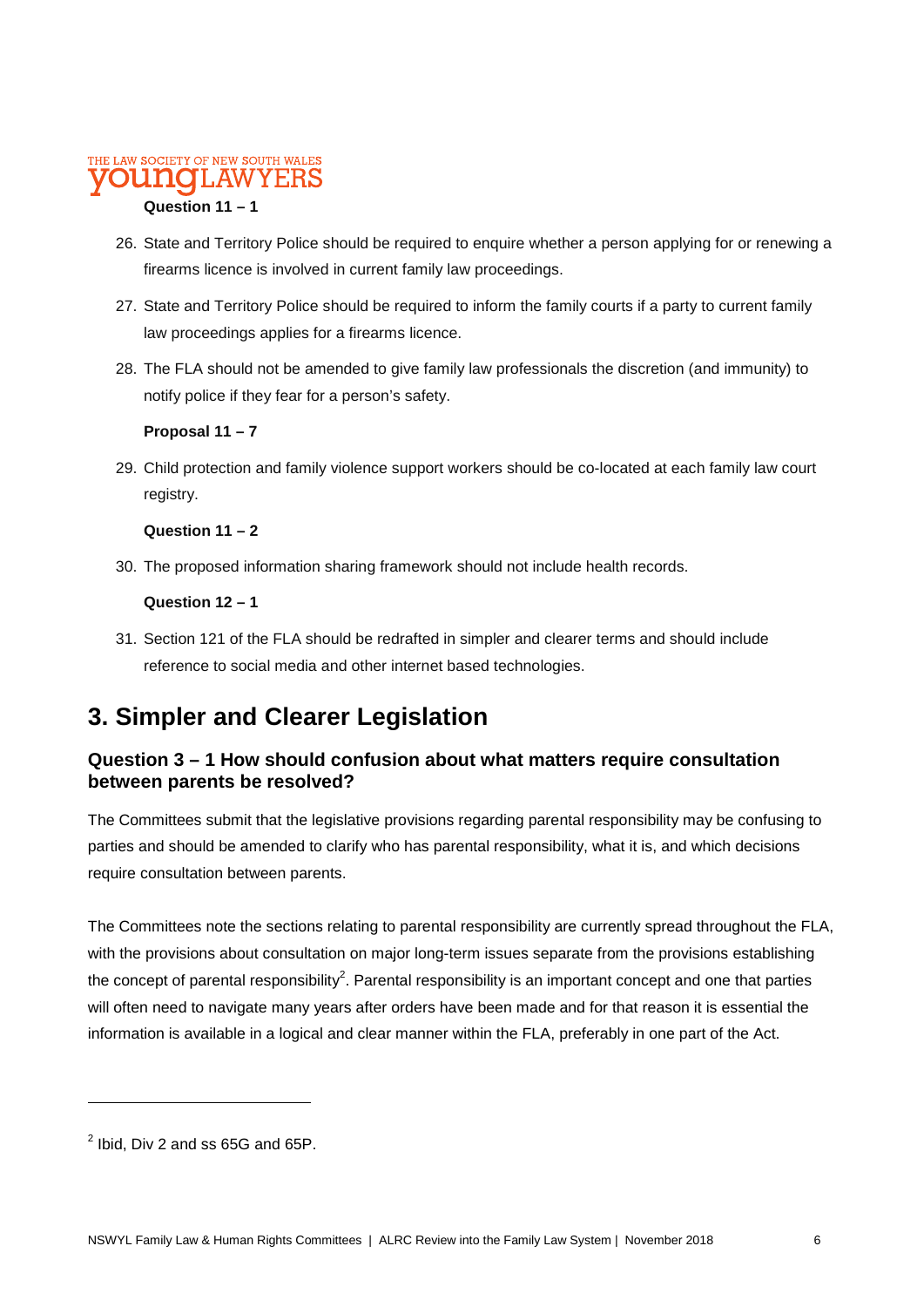#### THE LAW SOCIETY OF NEW SOUTH WALES T.AW nnaio **YEBS**

The Committees submit Proposal 3-7 in the Discussion Paper is appropriate as it will reduce confusion and the conflation of parental responsibility and care arrangements. The proposed phrase of 'decision-making responsibility' is clear and, in conjunction with the removal of the reference to the 'presumption' of decisionmaking responsibility, should help minimise confusion in the minds of parents as to the link between decision-making and care arrangements.

## **Question 3 – 2 Should provision be made for early release of superannuation to assist a party experiencing hardship as a result of separation? If so, what limitations should be placed on the ability to access superannuation in this way? How should this relate to superannuation splitting orders?**

The Committees submit the proposal to allow for the early release of superannuation, beyond that which each fund may currently allow under hardship provisions, is not appropriate. There are two possible negative implications of such a change, namely:

- a) A financially weaker party may be inclined to agree to a less favourable outcome with a capital payment or transfer of assets on the basis they can simply apply for an early release of superannuation; and
- b) Financially weaker parties or those experiencing family violence may be more inclined not to pursue any financial settlement at all on the basis they can apply for an early release of their superannuation.

While the early release of superannuation may be financially beneficial to parties in the short term, it has significant long-term implications, particularly for women, who are much less likely to have sufficient superannuation in retirement.<sup>3</sup>

Whilst it may appear convenient to allow parties to access superannuation after a relationship breakdown and financial settlement, it is submitted that there are real risks that this could further extend the superannuation gap between men and women and cause the parties who get an early release significant financial hardship in retirement.

### **Question 3 – 16 The** *Family Law Act 1975* **should require superannuation trustees to develop standard superannuation splitting orders on common scenarios. Procedural fairness should be deemed to be satisfied when parties develop orders**

 $3$  See, eg, Workplace Gender Equality Agency, 'Pay gap leads to 19.3% annual super shortfall for full-time women' (Media Release, 4 December 2015) <https://www.wgea.gov.au/media-releases/pay-gap-leads-193 annual-super-shortfall-full-time-women> and Andrew Robertson, 'Women's superannuation not so super; The \$120,000 gender gap', ABC (online), 27 October 2017 <https://www.abc.net.au/news/2017-10-27/it-istime-for-superannuation-to-be-fairer-to-women/9087556>.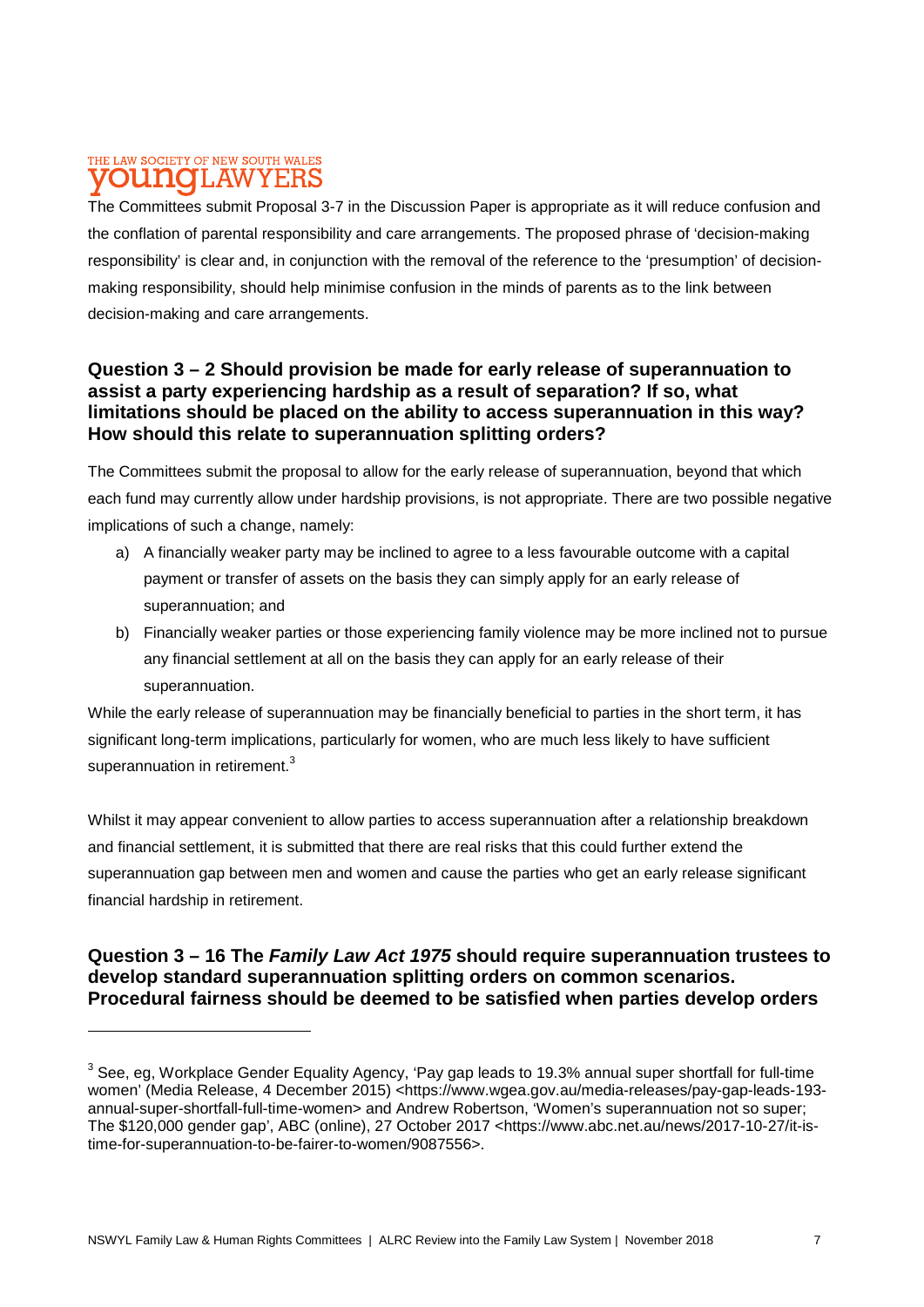#### THE LAW SOCIETY OF NEW SOUTH WALES **OUITIC II.AWYEH**

## **based on these standard templates. The templates should be published on a central register.**

The Committees submit the proposal to simplify the process of drafting orders in relation to superannuation splittable payments and providing a superannuation trustee procedural fairness are most appropriate. The publication of standard orders on a central register and superannuation fund websites will minimise delays in both drafting orders and giving them effect. It may also be a useful tool for parties with asset pools comprised only of superannuation, who are often do not have access to liquid funds but find themselves unable to finalise any agreement as to a superannuation split as they are unable to navigate the process without the assistance of lawyers. Although the Committees do not advocate parties signing any final orders without obtaining some legal advice, it is quite possible many parties of modest means simply forego superannuation splittable payments as they are simply unable to navigate the current process without a lawyer.

## **Proposal 3 – 18, 3 – 19 and Question 3 – 4 Spousal Maintenance**

The Committees submit the proposal to redraft and reform the spousal maintenance provisions in the FLA is appropriate. Redrafting is necessary to increase user-accessibility and should:

- a) Merge provisions relating to married and de facto spouses;
- b) The considerations in section 75 of the FLA be located in a separate section dedicated to spousal maintenance;
- c) Introduce a rebuttable presumption of a capacity to pay, in certain circumstances, such as where a couple has arranged their family life so that one party was the "breadwinner" and the other the "stay at home parent" or "homemaker" and this arrangement was in effect immediately prior to separation;
- d) Include a requirement that the court consider the impact of any family violence on the ability of the applicant to adequately support themselves.

Enabling Registrars to hear applications for spousal maintenance, particularly urgent applications, should ensure the provisions are more accessible to the parties who need them most.

The Committees cannot comment on the proposal for an administrative assessment in spousal maintenance applications without details as to what the administrative assessment will be based on and the information it would consider. However, the Committees are concerned an administrative assessment would not result in better outcomes for parties as it may not address issues of assets or income tied up in corporate structures and family trusts. Any administrative assessment will presumably also rely on accuracy in reporting expenses, which is an area ripe for parties to inflate their expenses to minimize income available to pay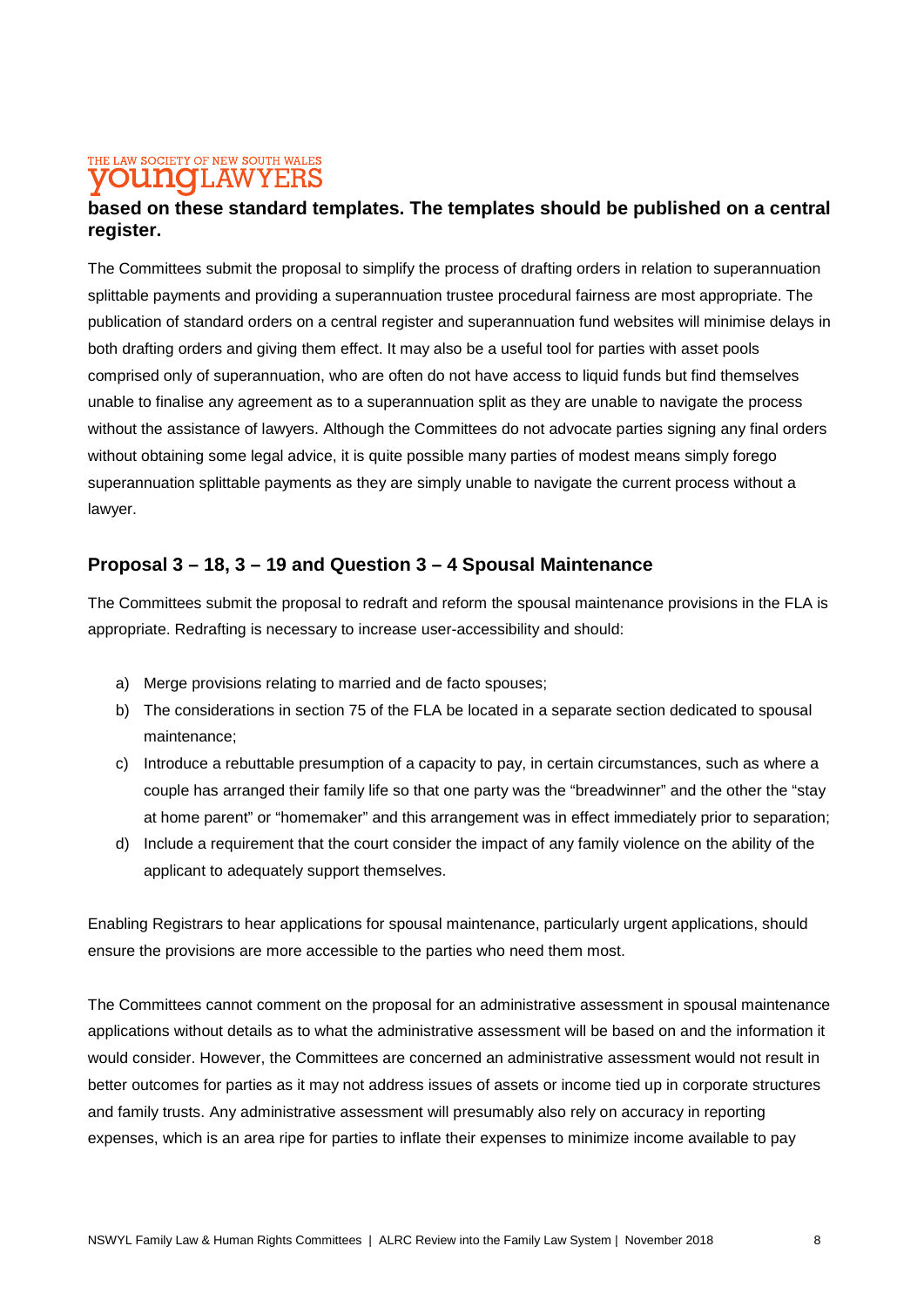#### THE LAW SOCIETY OF NEW SOUTH WALES 1.AW YERS

spousal maintenance. The review and subsequent appeal process, if similar to the current child support review and appeal process, is then likely to lead to further litigation and delays for parties, particularly if their substantive matter is already before the court.

# **5. Dispute Resolution**

### **Question 5 – 1 Should the requirement in the FLA that proceedings in property and financial matters must be instigated within twelve months of divorce or two years of separation from a de facto relationship be revised?**

The Committees submit that the current timeframes in relation to both married and de facto couples are appropriate, and that the timeframes provide parties with an appropriate and sufficient amount of time to attempt to negotiate a resolution, which most parties are able to do, or commence proceedings if necessary.

The current timeframes of a maximum of two years for de facto couples and effectively a minimum of two years for divorced couples (12 months of separation plus 12 months post-divorce, if parties apply without delay) also play a role in assisting the timely resolution of family disputes and providing finality to a financial relationship between separating couples. Extending the time limits may have the unintended consequence of prolonging what is already a personally and financially stressful time for parties. The timeframe is appropriate and necessary to protect financially vulnerable parties or those who have been subjected to financial abuse or control in resolving their financial matter in a timely manner and obtaining financial independence.

Any extension of the time limitations for the commencement of property settlement proceedings should consider that in reality the timeframe for married couples is usually longer than that for de facto couples and unlike de facto couples who have a clear two years from the date of separation, married couples can take steps to prolong the time limitation period, such as not applying for divorce until many years after separation or evading service or opposing an application for divorce, once filed.

# **7. Children**

# **Question 7 – 1 In what circumstances should a separate legal representative for a child be appointed in addition to a children's advocate?**

While the Committees support the better engagement and support of children in the decision-making process, they are concerned about the possibility of further parties being joined to proceedings when there is already a lack of funding and available practitioners for the existing role of Independent Children's Lawyer (ICL).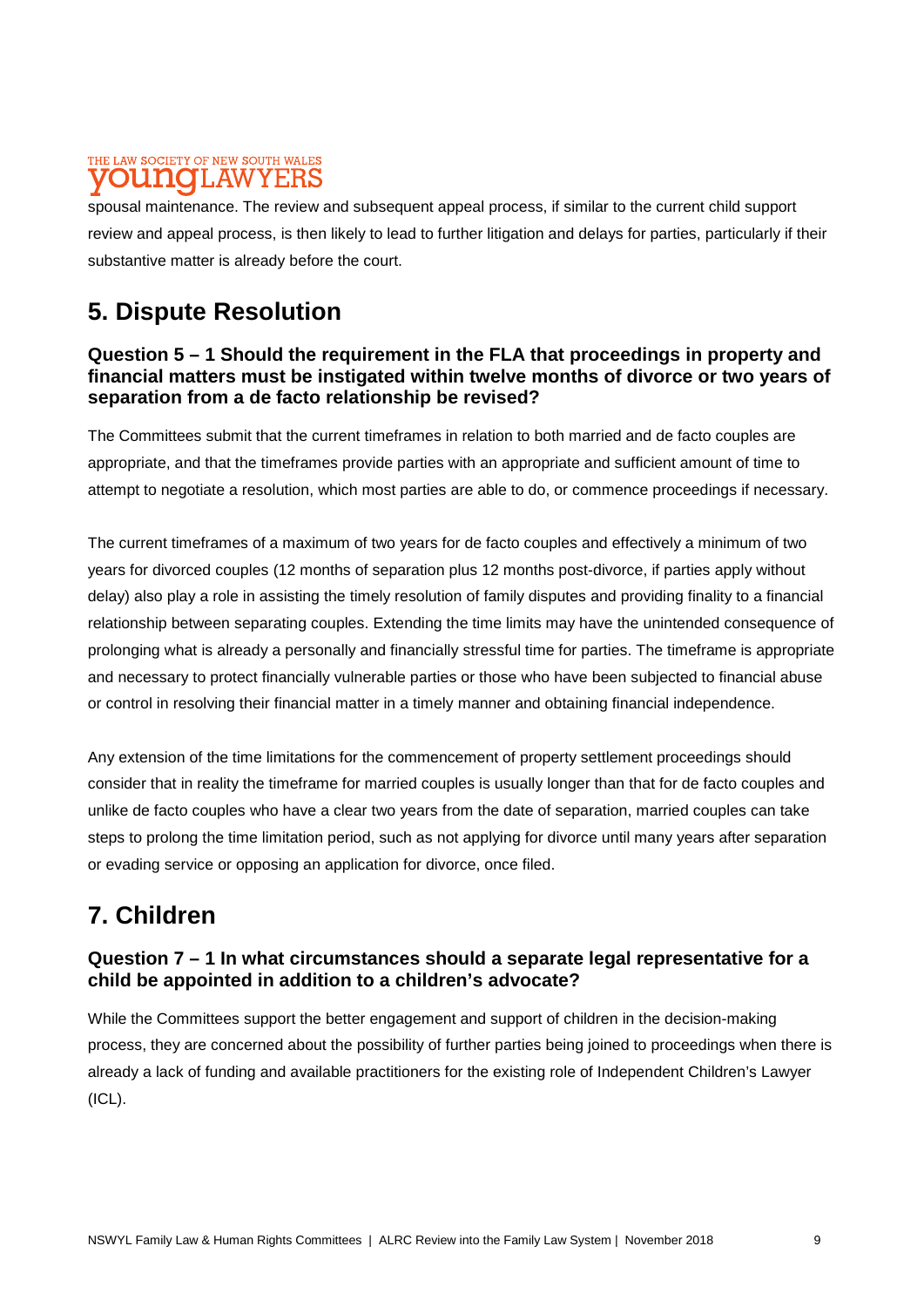### THE LAW SOCIETY OF NEW SOUTH WALES **OU NOT** AW

The Committees are particularly concerned about resources in regional, rural and remote regions across New South Wales and note anecdotal reports from members that there are currently fewer than five ICLs in the regional areas of Dubbo, Orange, Bathurst and Tamworth. When local ICLs are not available they are appointed from Canberra, Paramatta or Sydney, hundreds of kilometres away from the children whose best interests they are charged with representing. In other regional areas, such as Griffith and Armidale, there are currently no ICLs practicing in the region and ICLs must be appointed from Wagga Wagga and Tamworth. In circumstances where the ICL is not local to the parties, the burden of travel to arrange the meeting of the ICL and the children often falls on the parties themselves, a cost and inconvenience that is rarely imposed on parties in metropolitan areas where the ICL is likely to be reasonably proximate to the parties.

The Committees submit the current lack of resourcing unfairly burdens rural and regional areas and that any decision to include another possible party in parenting proceedings will require a corresponding increase in funding and resources.

# **8. Reducing Harm**

## **Questions 8 – 1 and 8 – 2 What are the strengths and limitations of the present format of the family violence definition and are there issues or behaviours that should be referred to in the definition, in addition to those proposed?**

The Committees submit that the broad definition in section 4AB(1) of the FLA which refers to family violence as "violent, threatening or other behaviour by a person that coerces or controls a member of the person's family (the family member), or causes the family member to be fearful" is appropriate and should be retained. This subsection is sufficiently broad to include the most common forms of family violence and is appropriately expansive rather than restrictive.

The main limitation of the current definition is the non-exclusive list in section 4AB(2) of the FLA. The Committees support Proposal 8-1 which seeks to clarify some terms used in the non-exclusive list, and to otherwise extend the list of examples. The Committees support the proposal that the examples of family violence be expanded to include misuse of systems and processes, emotional and psychological abuse and technology facilitated abuse. Further, the proposal to include "emotional or psychological abuse" in the nonexhaustive list at section 4AB of the FLA is appropriate as it is a more expansive and nuanced example of what may constitute family violence. However, the Committees submit that "emotional or psychological abuse" should be included in addition to the current example of "repeated derogatory taunts". The retention of "repeated derogatory taunts" as an example of family violence provides victims with unequivocal certainty that this behaviour falls into the statutory definition of family violence.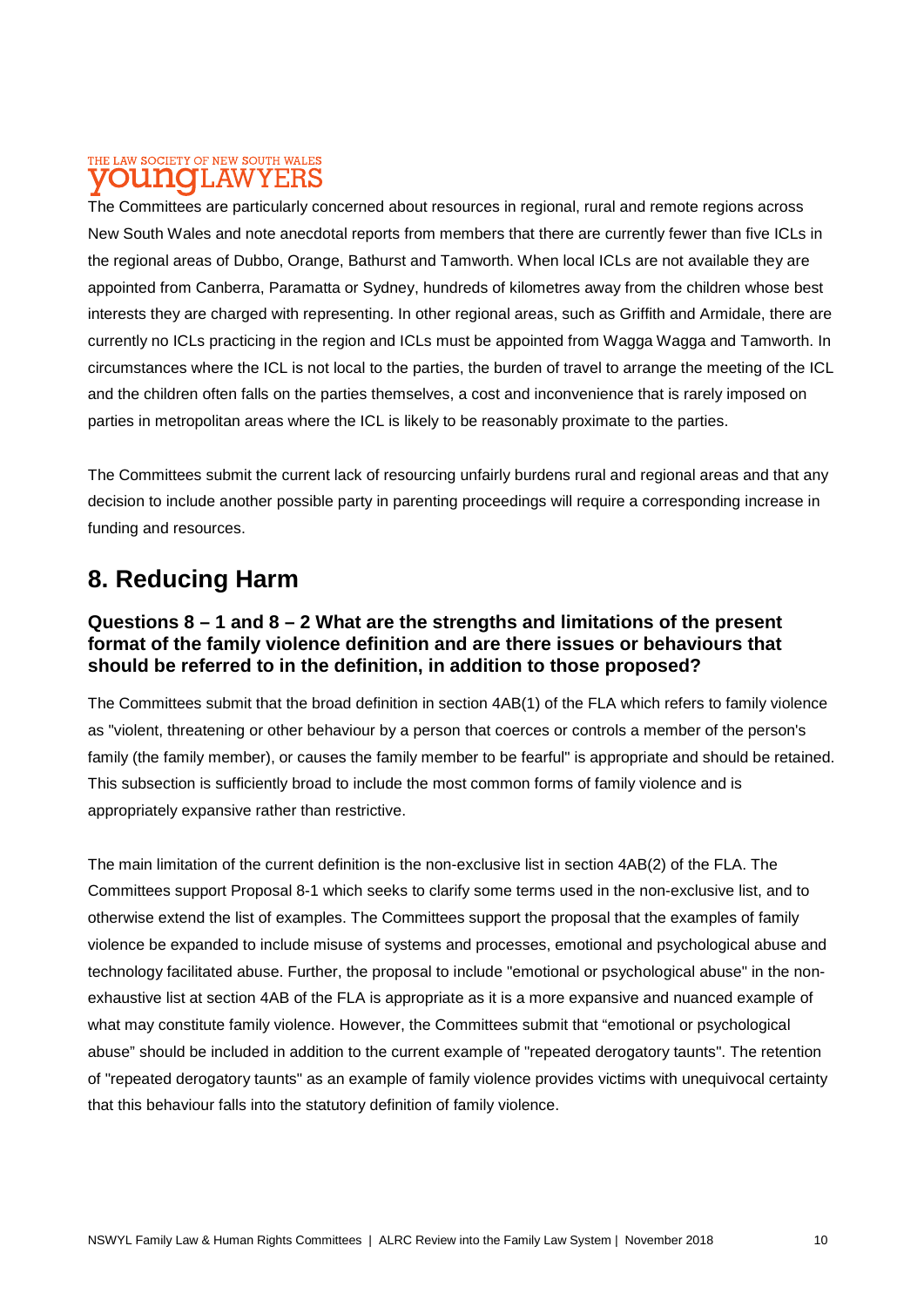#### THE LAW SOCIETY OF NEW SOUTH WALES T.AW mno **YEBS**

The non-exhaustive list should be kept as clear and broad as possible. While it may be clear to family law practitioners that repeated derogatory taunts are likely to be encompassed within the category of emotional or psychological abuse, it is important for the parties, particularly self-represented litigants, that the list of examples of family violence be as expansive as possible. The Committees note anecdotal reports from members that despite the increase in family violence awareness, it is not uncommon for parties to report that there was no family violence because they were not subject to physical abuse or harm, they were "just" called names.

The Committees also submit the additional examples to be included in section 4AB as set out at paragraphs 8.32 and 8.33 of the Discussion Paper add clarity to the present definition and are supported. In relation to the two proposed examples of family violence at paragraph 8.33, the acknowledgment of the use of technology in perpetrating family violence is timely and necessary. The Committees are aware of at least one anecdotal report of an instance in which a perpetrator of family violence (against whom an Apprehended Domestic Violence Order has been issued) used a mobile phone belonging to the protected party's child to contact the protected person. The police did not consider this particular situation to be a breach of the Apprehended Domestic Violence Order ("ADVO"), despite it containing the standard "no contact" orders. While access to technology can be an important resource for victims of family violence to access support and information, it can also be used by perpetrators to subject victims to family violence in ways that were not contemplated when the current examples of family violence were included in the FLA. Clarification around the use of technology facilitated abuse is timely given the prevalence of not only social media but also other forms of technology that can be used to track or monitor users, often without their knowledge. The Committees note the increasing possibility that information gathered by technology (with and without informed consent) may be used by parties to proceedings in ways not originally intended, such as accessing information available on a family cloud, recordings from home assistance devices or school apps to track and locate children or parties.<sup>4</sup>

## **Question 8 – 4 What, if any, changes should be made to the courts' powers to apportion costs in s 117 of the FLA?**

<sup>&</sup>lt;sup>4</sup> See, eg, Ariel Bogle, 'Family violence perpetrators using schools apps and web portals to harass, stalk and intimidate', ABC (online), 16 October 2018 <https://www.abc.net.au/news/science/2018-10-16/familyviolence-perpetrators-using-school-apps-seesaw-to-stalk/10356776> and Mark Burdon and Heather Douglas, The University of Queensland, 'Smart homes can enable domestic abuse – but the technology can also make us safer', ABC (online), 13 September 2017 <https://www.abc.net.au/news/2017-09-12/smarthome-devices-can-help-enable-and-prevent-domestic-violence/8899856>.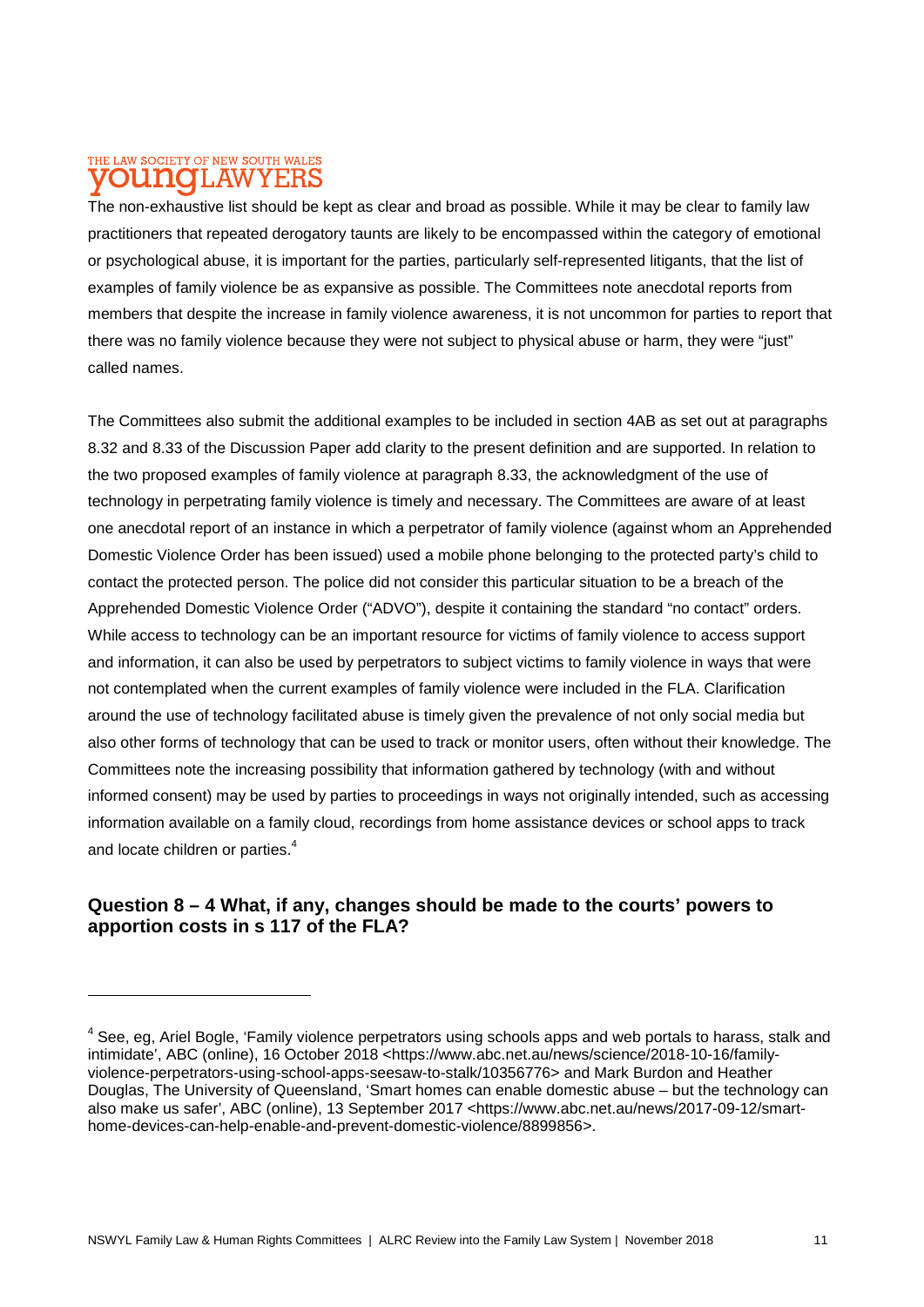### THE LAW SOCIETY OF NEW SOUTH WALES T.AW

The Committees note it is appropriate to review the current provisions relating to unmeritorious proceedings to make it easier for the court to manage proceedings that are frivolous, vexatious or an abuse of process, particularly when proceedings are used primarily as a way of furthering family violence.

While clarification and simplification of the unmeritorious proceedings provisions will go some way in protecting parties and ensuing court time is not abused, the Committees are concerned that the most common forms of abuse of process will not be covered by the unmeritorious proceedings provisions. It is the experience of many of Young Lawyers' members that the most common form of abuse of process is a parties' failure, often repeatedly, to comply with the court's rules and directions. For example, it has become standard practice, at least in the Sydney Registry, for the court to make very detailed orders to prepare the parties to attend a conciliation conference. The standard orders often include an order or notation to the effect that if a party fails to comply then the conciliation conference will be vacated. While the orders are intended to ensure readiness for the conciliation conference, it enables a non-complying party to delay proceedings, negotiations and possibly resolution of the matter for many months. In the experience of those Young Lawyers, parties who fail to comply with common directions for filing of documents and disclosure are rarely subject to any immediate ramifications or penalty and, if the abusing party is in a financially stronger position, there is no immediate disincentive for them to comply with court orders and directions as costs orders are rarely made at the directions hearing stage of a matter, when failure to comply has such a significant impact on the readiness of matters to proceed.

The Committees are of the view there are a number of factors that enable parties to frustrate the court process at a level that is unlikely to be captured by the unmeritorious proceedings provisions but should nonetheless be dealt with in a more efficient manner, namely:

- a) In a duty list, there may be anywhere from 20 matters in metropolitan registries to up to 40 or more matters in regional registries listed before a single judge in the Federal Circuit Court and similar numbers before a registrar in the Family Court. As a result, the judge or registrar is forced to triage matters, prioritising matters which may involve risk of harm issues and other urgent matters over applications that are considered more procedural in nature, such as an application to enforce compliance with directions for disclosure or a costs order due to non-compliance with same.
- b) In a directions list in metropolitan registries, there may be anywhere from four to ten matters listed at 9.30am before a 10am hearing. In those circumstances, there is simply no way for a judge to hear even brief submissions from parties in relation to costs.
- c) If a matter is referred to a conciliation conference and the registrar considers the matter could not proceed or the parties could not negotiate in good faith due a party's non-compliance and the matter is in the Federal Circuit Court (not the Family Court), the registrar has no power to make any costs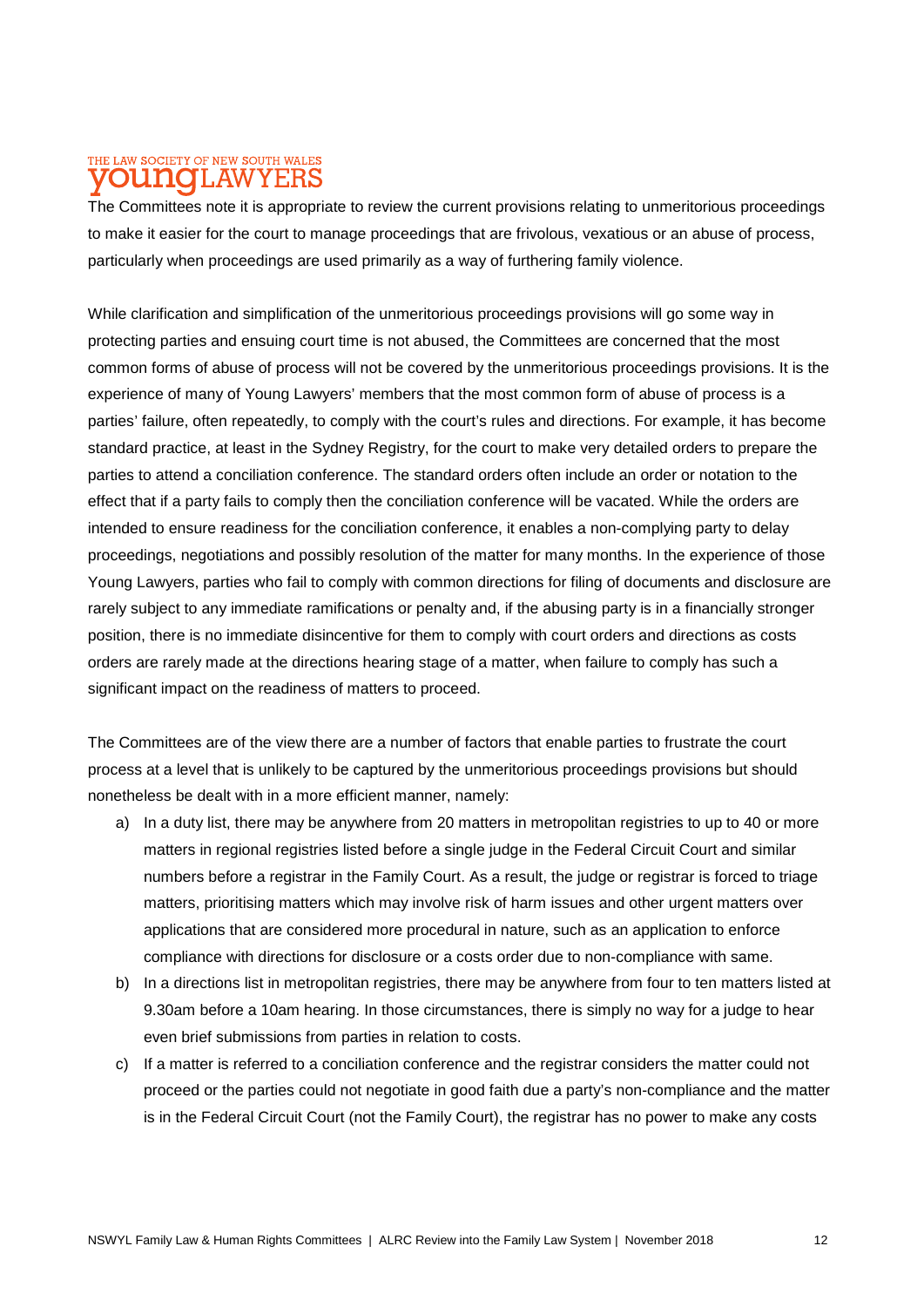# THE LAW SOCIETY OF NEW SOUTH WALES

**I.AW** 

orders. The matter will be referred back to the docket judge but due to the matters raised above, there are unlikely to be any repercussions to the non-compliant party.

- d) In regional circuits, there are several months between sittings and anecdotal reports from members of the Committees indicate that parties can wait up to five months for a first return date. Parties who do not comply with court rules for filing will cause even further delays, with limited recourse due to the periods between sitting weeks and lack of court time.
- e) In addition, parties who reside in regional, remote and rural areas may be required to travel hundreds of kilometres to attend court. A party's failure to comply with court directions or rules may mean the compliant party has travelled a significant distance only to have the matter adjourned due to the other party's non-compliance. These parties incur not just wasted costs in terms of legal fees but also significant expense in travelling to and from court.

The Committees agree that costs orders, on their own, will not always be the most appropriate or effective mechanism to address unmeritorious proceedings. However, the availability and accessibility of costs orders is essential to ensure the proper of administration of particular matters fairly brought before the court. The Committees submit there should be an abridged or simplified costs process to deal with procedural noncompliance as the current considerations set out in section 117 appear to contemplate an application for costs made after final orders. Any abridged process should still involve a consideration of a parties' financial circumstances as there should be a general reluctance to impose costs against parties who are experiencing significant financial hardship or at an extreme economic disadvantage.

The Committees also support the submission from the NSW Bar Association for additional provisions supporting costs against parties who have:

- a) Not complied with rules of court or court directions
- b) Not been ready to proceed when required; or
- c) Improperly or unnecessarily caused another party to incur legal costs.

# **9. Additional Legislative Issues**

## **Question 9 – 1 Regarding the sterilisation of children with disability and performance of unnecessary intersex medical procedures.**

Intersex people "are born with physical or biological sex characteristics (such as sexual anatomy, reproductive organs, hormonal patterns and/or chromosomal patterns) that do not fit the typical definitions for male or female bodies". For the purpose of this submission, "intersex medical procedures" refer to medically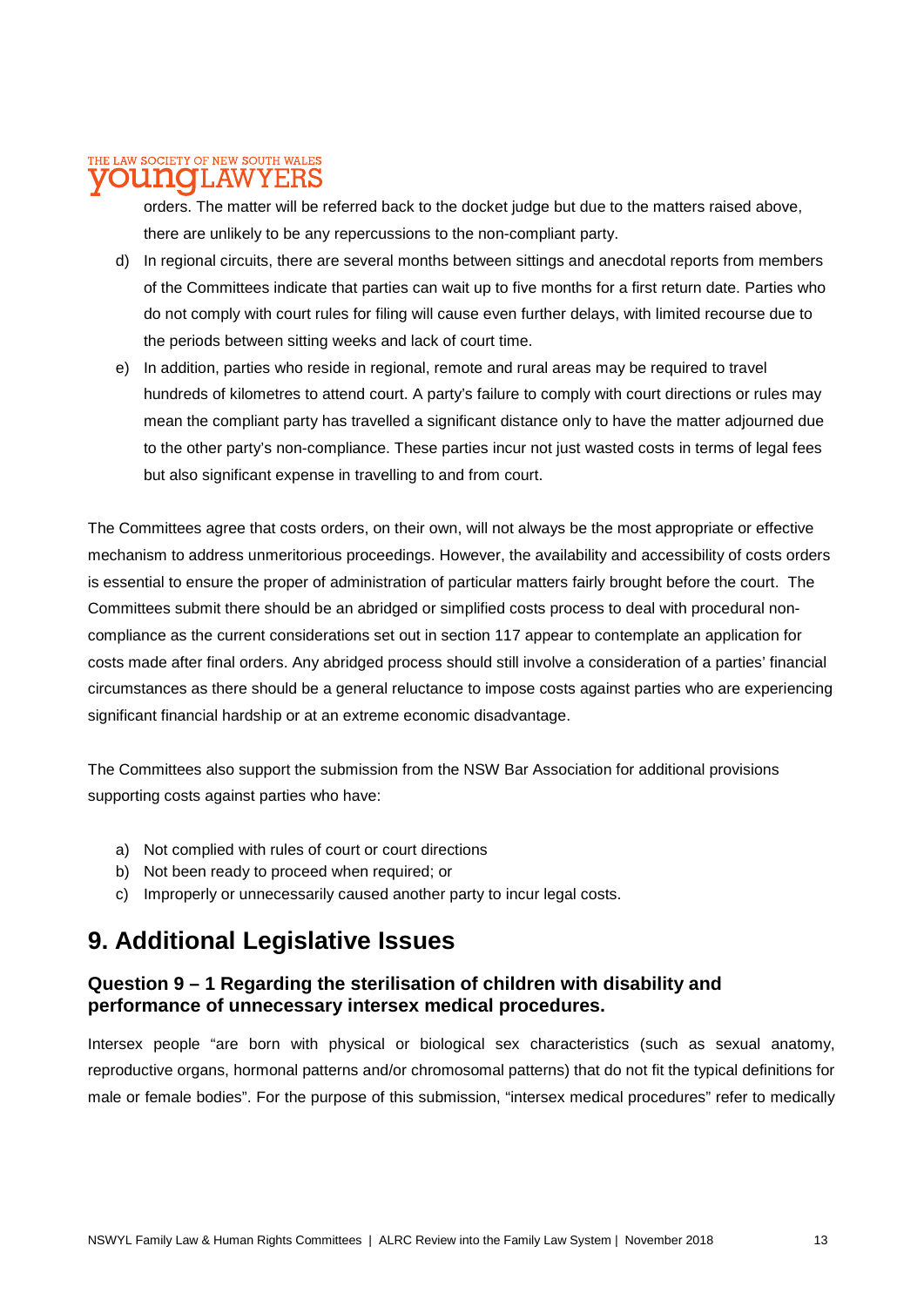#### THE LAW SOCIETY OF NEW SOUTH WALES UNOT AW Y E:F

unnecessary procedures performed on intersex children "in an attempt to forcibly change their appearance to be in line with societal expectations about female and male bodies".<sup>5</sup>

Although "there are important overlaps and intersections, intersex people experience separate legal and human rights concerns" from the broader gay, lesbian, bisexual, transgender and queer ("LGBTQ") community. Distinct groups within this community have distinct needs and considerations in relation to medical treatment. In light of this fact, our submission on intersex medical procedures does not address medical treatment that seeks to affirm a person's existing gender identity – that is, "a person's internal conception of their gender" – except to note that there can be serious and potentially life-threatening risks in failing to provide such treatment to a transgender person.<sup>8</sup>

Australia continues to attract criticism at the international level for its failure to nationally prohibit:

- The sterilisation of children and especially girls with a disability; and
- The performance of medically unnecessary procedures on intersex children, including procedures for gender assignment.

United Nations monitoring bodies have repeatedly raised concerns that these practices violate human rights. Concerns have been raised in relation to the following rights:

- The right to freedom from torture or cruel, inhuman or degrading treatment or punishment;<sup>9</sup>
- The right to security of person: $10$
- $\bullet$  The right to privacy:<sup>11</sup>
- The right to equality before the law and protection against discrimination;<sup>12</sup>
- The right to the enjoyment of the highest attainable standard of physical and mental health;<sup>13</sup>

<sup>&</sup>lt;sup>5</sup> United Nations Office of the High Commissioner for Human Rights, "End violence and harmful medical practices on intersex children and adults, UN and regional experts urge" (24 October 2016) <https://www.ohchr.org/EN/NewsEvents/Pages/DisplayNews.aspx?NewsID=20739&LangID=E?> ("Joint Expert Statement").

<sup>6</sup> See generally Law Council of Australia, *The Justice Project: LGBTI+ People* (August 2018) 6-7.

<sup>&</sup>lt;sup>7</sup> Out for Australia, "A Word on Language: Gender and Sex Diversity Resource" 2

 $\frac{1}{2}$  <http://docs.wixstatic.com/ugd/ab0fca\_2b30d0d58d59476281cfc5614ed88316.pdf>.

<sup>8</sup> *Re Kelvin* [2017] FamCAFC 258 (30 November 2017) [17]-[23] ("*Re Kelvin*").

<sup>9</sup> *International Covenant on Civil and Political Rights* art 7 ("ICCPR"); United Nations Human Rights Committee, "Concluding observations on the sixth periodic report of Australia", CCPR/C/AUS/C0/6 (1 December 2017) 4-5 [23]-[26] ("UNHRC Concluding Observations"); Report of the Special Rapporteur on torture and other cruel, inhuman or degrading treatment or punishment, A/HRC/22/53 (1 February 2013) 11 [88] ("Report of the Special Rapporteur on torture").

<sup>10</sup> *ICCPR* art 9; UNHRC Concluding Observations 4-5 [25]-[26].

<sup>11</sup> *ICCPR* art 17; UNHRC Concluding Observations 4-5 [23]-[26].

<sup>12</sup> *ICCPR* arts 2 and 26; UNHRC Concluding Observations 4-5 [23]-[26].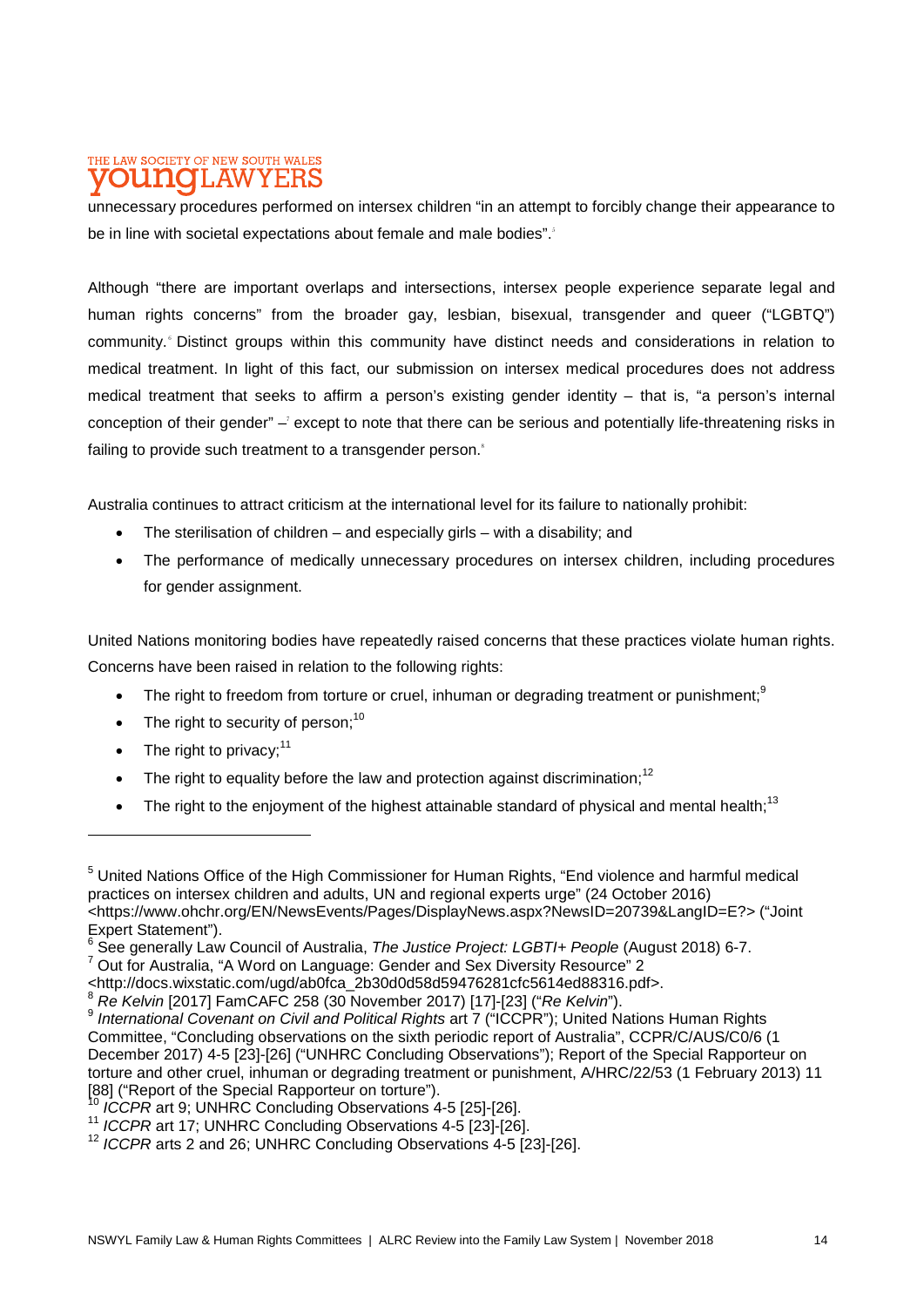#### THE LAW SOCIETY OF NEW SOUTH WALES **IOTLAW** Y E:F

- The right of children to be protected from physical and mental violence: $14$
- The right of persons with disabilities to respect for their physical and mental integrity on an equal basis with others:<sup>15</sup> and
- The right of persons with disabilities, including children, to retain their fertility on an equal basis with others.<sup>16</sup>

These rights are recognised by core human rights treaties, by which Australia has agreed to be bound, including:

- *International Covenant on Civil and Political Rights* ("*ICCPR*");
- *International Covenant on Economic, Social and Cultural Rights* ("*ICESCR*");
- *Convention on the Rights of the Child* ("*CROC*");
- *Convention against Torture and Other Cruel, Inhuman or Degrading Treatment or Punishment*  ("*CAT*");
- *Convention on the Elimination of All Forms of Discrimination Against Women (*"*CEDAW*"*)*;
- *Convention on the Rights of Persons with Disabilities* ("*CRPD*").

The United Nations Committee on the Rights of the Child recognises the sterilisation of women and girls with disabilities as a form of violence against women and girls.<sup>17</sup> The United Nations Special Rapporteur on torture and other cruel, inhuman or degrading treatment or punishment observes that involuntary sterilisation tends to be targeted against vulnerable people "because of discriminatory notions that they are 'unfit' to bear children."<sup>18</sup>

The United Nations Committee on the Elimination of Discrimination against Women has classified medically unnecessary procedures on intersex infants and children as a "harmful practice".<sup>19</sup> A joint statement of

<sup>&</sup>lt;sup>13</sup> International Covenant on Economic, Social and Cultural Rights art 12(1) ("ICESCR"); Committee on Economic, Social and Cultural Rights, "Concluding observations on the fifth periodic report of Australia", E/C.12/AUS/CO/5 (11 July 2017) [45]-[46] and [49]-[50].

<sup>14</sup> *Convention on the Rights of the Child* art 19(1) ("*CROC*"); Committee on the Rights of the Child, "Concluding observations: Australia" CRC/C/AUS/CO/4 (28 August 2012) [46] ("CRC Concluding Observations").

<sup>15</sup> *Convention on the Rights of Persons with Disabilities* art 17 ("*CRPD*"); Committee on the Rights of Persons with Disabilities, "Concluding observations on the initial report of Australia", CRPD/C/AUS/CO/1 (21 October 2013) [39] to [40] ("CRPD Concluding Observations").

<sup>&</sup>lt;sup>16</sup> CRPD art 23(1)(c); CRC Concluding Observations [57]-[58].

<sup>&</sup>lt;sup>17</sup> CRC Concluding Observations [46].

<sup>&</sup>lt;sup>18</sup> Report of the Special Rapporteur on torture, 11 [48].

<sup>&</sup>lt;sup>19</sup> Committee on the Elimination of Discrimination against Women, "Concluding Observations on the eighth periodic report of Australia", CEDAW/C/AUS/CO/8 (20 July 2018)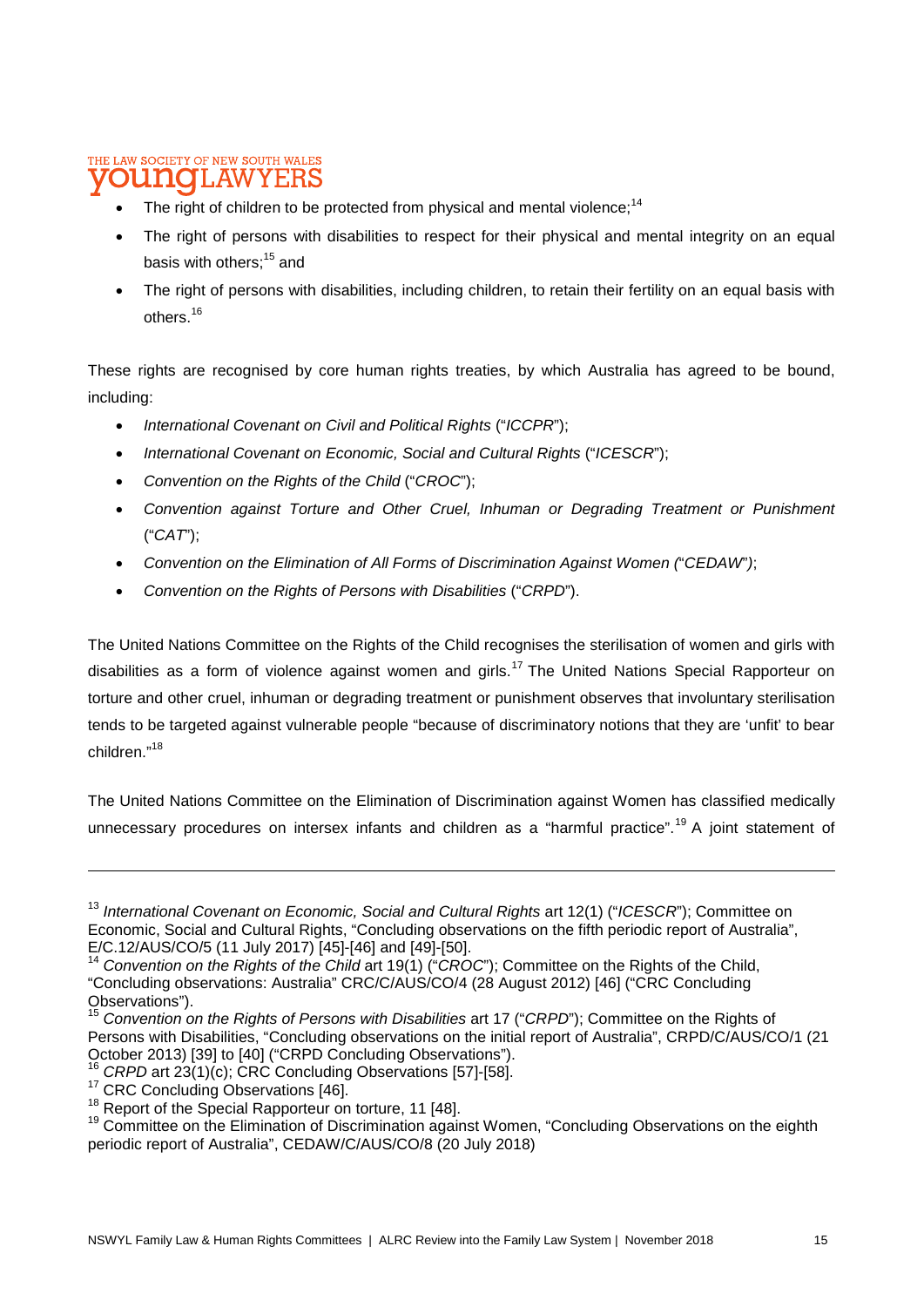#### THE LAW SOCIETY OF NEW SOUTH WALES **DU NOTLAW** Y E:F

United Nations and regional experts ("Joint Expert Statement") notes that medically unnecessary procedures are often performed on intersex children due to "social prejudice, stigma associated with intersex bodies and administrative requirements to assign sex at the moment of birth registration".<sup>20</sup>

The Australian Law Reform Commission's *Review of the Family Law System: Discussion Paper* refers to the recommendations made in two reports by the Senate Community Affairs References Committee ("Senate Committee") in 2013.<sup>21</sup> The Senate Committee made 43 recommendations in total. Many of these recommendations would significantly improve protections against the sterilisation of children and the performance of medically unnecessary intersex medical procedures. Nonetheless, the United Nations Committee on the Rights of Persons with Disabilities remains deeply concerned that the recommendations would allow the sterilisation of children to continue.<sup>22</sup> The Senate Committee's recommendations likewise fall short of compliance with the Joint Expert Statement's recommendation that "States must, as a matter of urgency, prohibit medically unnecessary surgery and procedures on intersex children" until "they are old enough or mature enough to make an informed decision for themselves" – in other words, until they are competent to give prior, fully informed and free consent.<sup>23</sup>

The Australian Human Rights Commission has recommended that national "legislation be enacted to criminalise, except where there is a serious threat to life or health, (i) the sterilisation of children (regardless of whether they have a disability), and (ii) the sterilisation of adults with a disability in the absence of their fully informed and free consent".<sup>24</sup> We support this recommendation.

We further recommend, in line with the Joint Expert Statement, that national legislation be enacted to criminalise the performance of medically unnecessary intersex procedures on a person who does not have capacity to give prior, fully informed and free consent to the procedure, except where there is a serious threat to life or health. In relation to a person who does have capacity to give consent, intersex medical procedures should only be performed with such consent.

- <sup>22</sup> CRPD Concluding Observations [39].
- <sup>23</sup> Joint Expert Statement.

<sup>&</sup>lt;https://tbinternet.ohchr.org/\_layouts/treatybodyexternal/Download.aspx?symbolno=CEDAW/C/AUS/CO/8& Lang=En>.

<sup>&</sup>lt;sup>20</sup> The signatories to the Joint Expert Statement include the United Nations Committee against Torture, United Nations Committee on the Rights of the Child and United Nations Committee on the Rights of People with Disabilities.

<sup>&</sup>lt;sup>21</sup> Australian Law Reform Commission, *Review of the Family Law System: Discussion Paper* (October 2018) 233.

<sup>24</sup> Australian Human Rights Commission, Submission No 5 to the Australian Senate Community Affairs Reference Committee *Inquiry into the Involuntary or Forced Sterilisation of People with Disabilities in Australia* (20 November 2012) 4, Recommendation 2.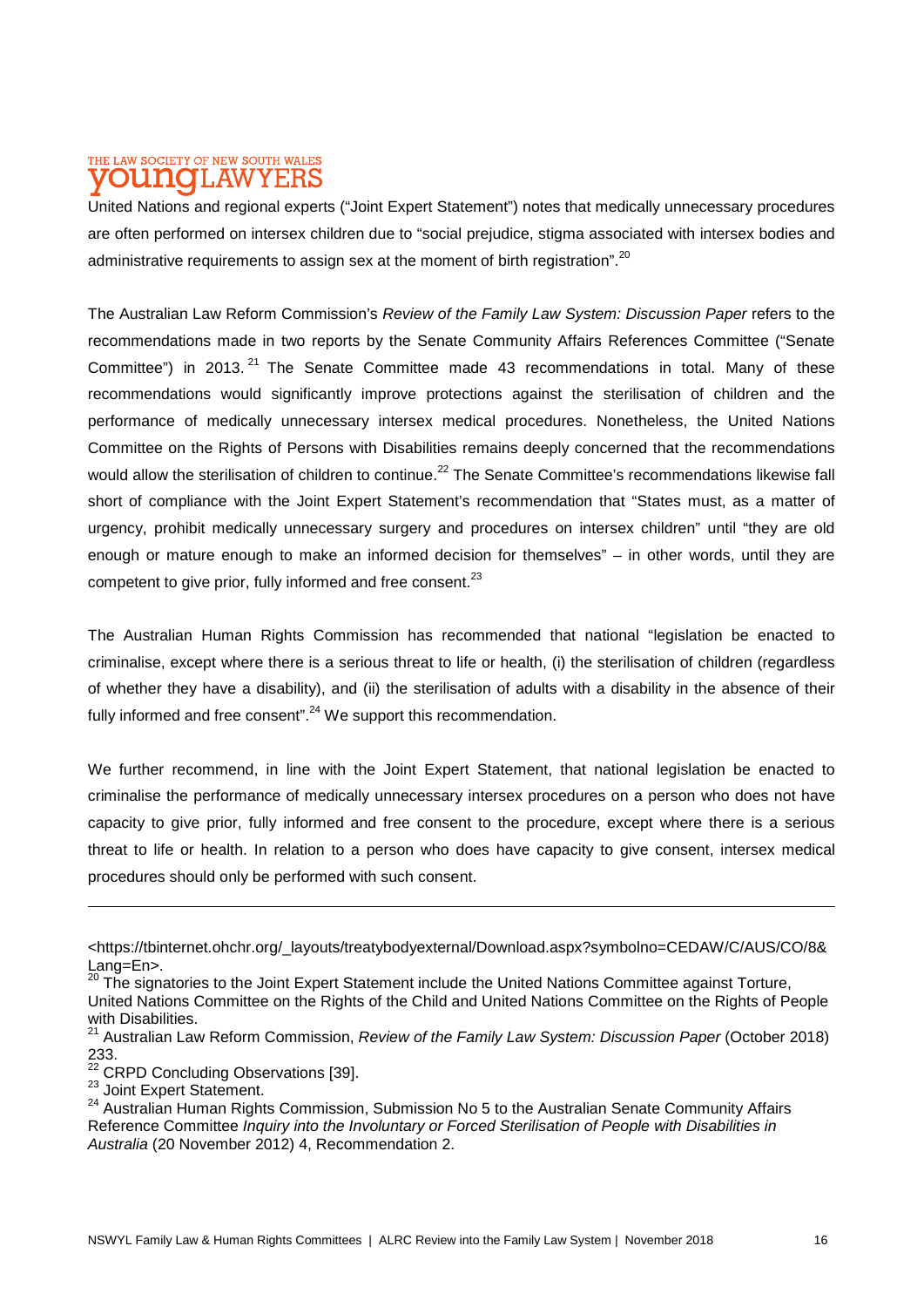#### THE LAW SOCIETY OF NEW SOUTH WALES II.AW oidhako

As noted above, intersex people experience separate legal and human rights concerns from the broader LGBT community. For the avoidance of doubt, our recommendation regarding intersex medical procedures is not addressed to circumstances such as those in the recent case of *Re Kelvin* [2017] FamCAFC 258. *Re Kelvin* concerned a 17-year-old transgender boy who wished to commence gender affirming hormone treatment ("the treatment") in circumstances where:

- The child was competent to consent to the treatment:<sup>25</sup>
- The treatment was "necessary for Kelvin's ongoing psychological health and overall wellbeing";<sup>26</sup> and
- There was no dispute between the child, his parents and his medical experts that the treatment should be commenced.<sup>27</sup>

The Full Court of the Family Court decided that the child should be able to access gender affirming hormone treatment without court authorisation.<sup>28</sup>

The Committees' recommendation regarding intersex medical procedures is not addressed to circumstances in which adolescent transgender children who are competent to consent seek gender affirmation treatment that is necessary for their psychological health and wellbeing. It is addressed chiefly to circumstances in which medically unnecessary procedures are performed for the purpose of assigning intersex children a male or female sex either without their prior, fully informed and free consent or before their capacity to give such consent has developed.

# **10. A Skilled and Supported Workforce**

## **Questions 10 – 7 and 10 – 3 Should people who work at Children's Contact Services ("CCS") be required to have a valid Working with Children Check ("WWCC") and/or hold other qualifications?**

The Committees submit reforms to ensure appropriate accreditation and minimum standards for all CCS workers is essential. Many parents and caregivers may be surprised to know that there are currently no minimum standards or accreditation requirements for workers who are supervising some of the most vulnerable children in the family law system. CCS are used by parties and children not just in the family law system but also the care system, often where there are concerns about family violence, child abuse, sexual abuse, alcohol and drug misuse, parental incapacity or mental health concerns. Where CCS workers have

<sup>25</sup> *Re Kelvin* [44].

<sup>&</sup>lt;sup>26</sup> Ibid [39].

 $^{27}$  Ibid [41] and [116].

 $28$  Ibid [164].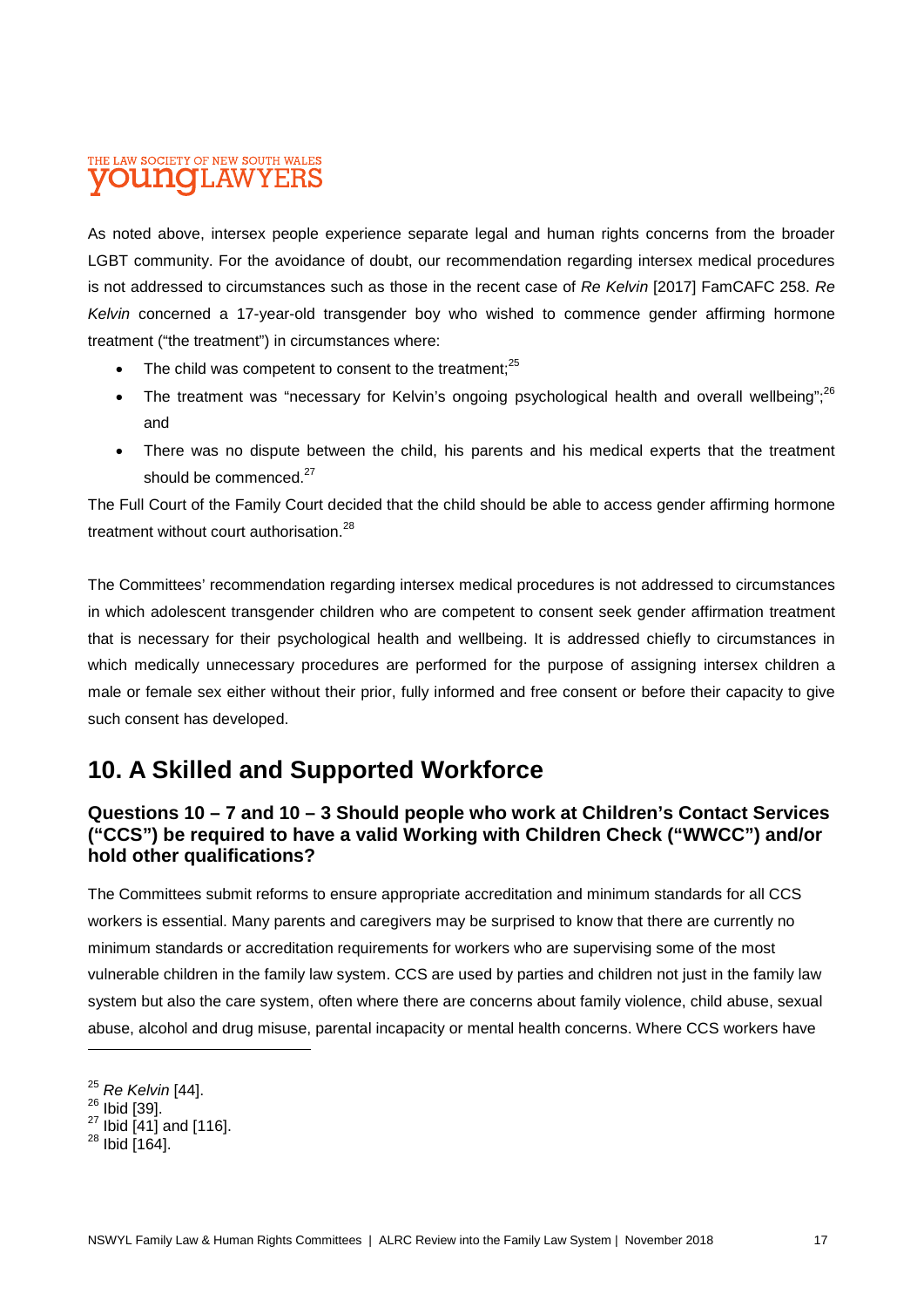#### THE LAW SOCIETY OF NEW SOUTH WALES 1.AW Y F.RS

direct access to and caring responsibilities for children it is incongruous they are not currently required to have a valid WWCC.

Where CCS workers are working with some of the most vulnerable parties in the family law system, there should be minimum standards, such as a Certificate IV in Community Services, Diploma of Community Services or other similar certificates and diplomas in social work or child care. The imposition of minimum standards is important to ensure consistency of safe and high-quality services across Australia as there are a limited number of government funded (and currently more regulated) CCS services in some rural and regional areas. In those areas, private and currently unregulated CCS are filling the gap and it is important those families are using a service that it not only high-quality but also safe. Greater consistency and minimum standards will also ensure CCS workers have appropriate family violence literacy and are best placed to ensure the safety of the families engaging their services.

## **Proposal 10 – 8, Questions 10 – 4 and 10 – 5 Judicial Appointments**

The Committees submit a more transparent selection and appointment process for judicial appointments is essential to the public's confidence in the judiciary and the wider court system. The Committees' concern about the current process, which lacks transparency, is not a criticism of the judiciary but borne out of concern that despite recent steps at the state level<sup>29</sup> to increase transparency around the appointment of judicial officers, the federal process has in fact regressed.

In 2008, the then Attorney-General Robert McClelland introduced reforms to federal judicial appointments, which applied until 2013. The 2008 reforms were modest by international standards<sup>30</sup> but a significant departure from the process that preceded it and once again continues today. The reforms aimed to increase transparency and public confidence that the selection of judicial officers was not influenced by political considerations. Even though the key features of the 2008 reforms received bipartisan endorsement from the Senate Legal and Constitutional Affairs Committee in 2009, in 2013 the reforms were unexpectedly dismantled. Since then, the system of appointment has again reverted to a process about which the public effectively has limited information.

<sup>29</sup> See, eg, Judicial Conference of Australia, *Judicial Appointments – A comparative study* (Judicial Conference of Australia, The University of Sydney Faculty of Law, April 2016).

See, eg, the summary of changes to judicial appointments in England as set out in Judicial Conference of Australia, *Judicial Appointments – A comparative study* (Judicial Conference of Australia, The University of Sydney Faculty of Law, April 2016) 60 – 67.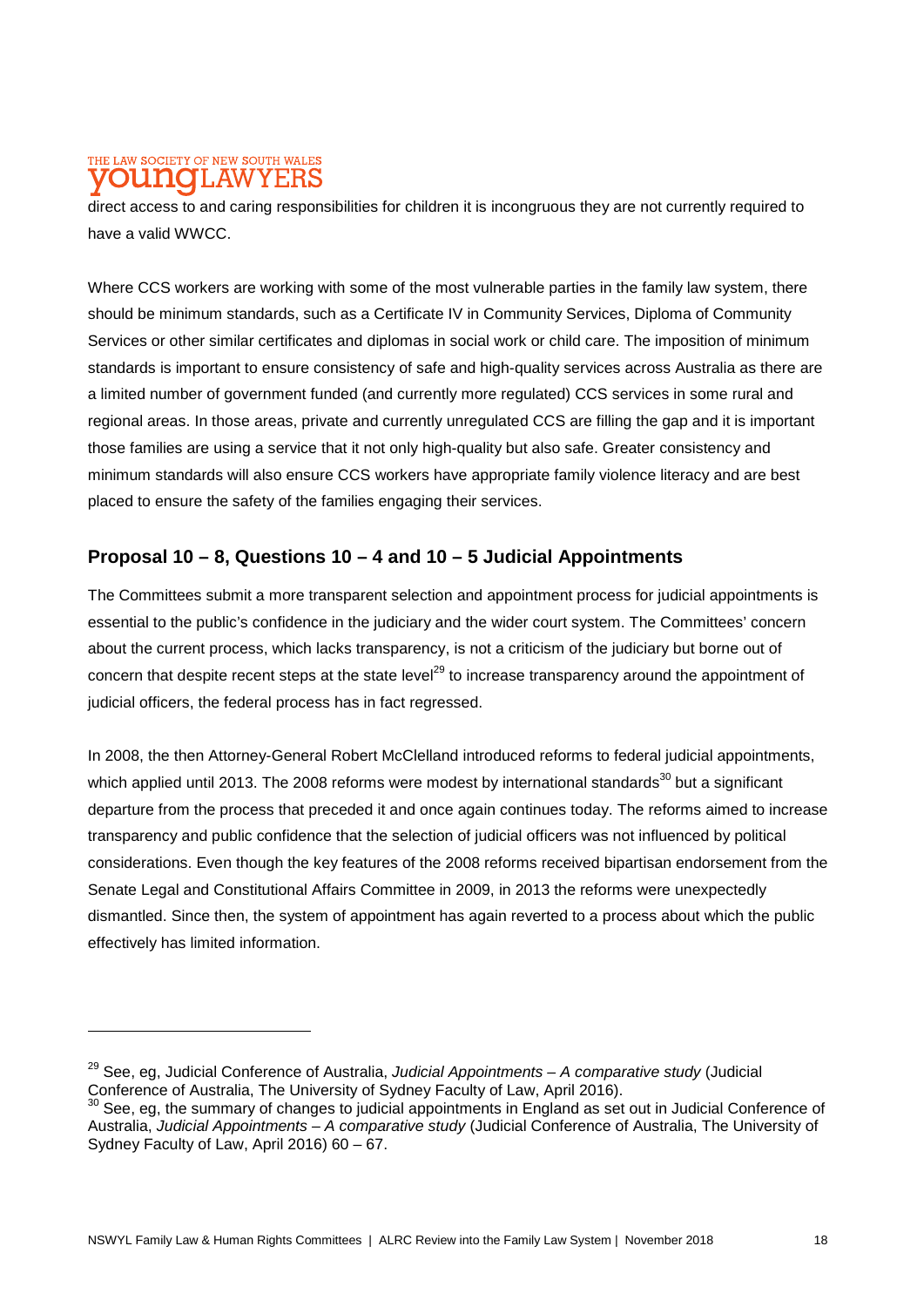#### THE LAW SOCIETY OF NEW SOUTH WALES **DU NOTLAW** Y E:F

Concerns about the current opaque system, in which the personal preferences of individual Attorneys-Generals play a role<sup>31</sup>, have been raised on a number of occasions<sup>32</sup> and in 2015 the Judicial Conference of Australia released a report comparing judicial appointments in all Australian jurisdictions and a handful of international jurisdictions, namely New Zealand, England, Wales, Scotland and Canada. The report concluded with a summary of the two major proposed reforms:

- 1. A judicial appointments protocol that includes criteria against which candidate can be measured, which is made publicly available, and
- 2. The establishment of an advisory body, with diverse professional and lay membership, to advise the Executive on the merits of candidates for judicial appointment.<sup>33</sup>

The Committees submit the current opaque system of appointments is inadequate and does not assist in public confidence in a court and court system that is increasingly under public attack.<sup>34</sup> The Committees submit reforms should be made to ensure a more transparent system of appointment, including:

- a) Clearly defined criteria, including consideration of the person's knowledge, experience and aptitude in relation to family violence (Proposal 10-8)
- b) Any merit criteria should be clearly defined
- c) The process be publicly declared with advertising or calls for expressions of interest
- d) There be an independent and well-qualified advisory panel to assess the eligibility and appropriateness of candidates
- e) Judicial appointment should reflect the diversity of the community.

In relation to the advisory panel, the panel should be, as recommended by the JCA report, independent of the Executive and if the government appoints someone other than the person(s) recommended by the panel, that should be made transparent at the time of appointment. $35$ 

Changes to the current appointment process which, at a bare minimum, reflect the 2008 model (which was still short of other comparable jurisdictions) is more likely to ensure public confidence and respect of the

 $31$  Attorney-General's Department (Cth), Judicial Appointments – Procedure and Criteria (1993) 13.

<sup>&</sup>lt;sup>32</sup> See, eg, Elizabeth Handsley and Andrew Lynch, 'Facing up to Diversity? Transparency and the Reform of Commonwealth Judicial Appointments 2008-2013' (2015) 37(2) *Sydney Law Review* 187.

<sup>33</sup> Judicial Conference of Australia, above n 31, 87.

<sup>34</sup> See, eg, Sherele Moody, 'How Hanson became the queen of men's rights', The Daily Telegraph (online), 31 October 2017 <https://www.dailytelegraph.com.au/rendezview/how-hanson-became-the-queen-of-mensrights/news-story/8c642857ccbd7560b330c2abe3e53ff5>

Judicial Conference of Australia, above n 31, vi.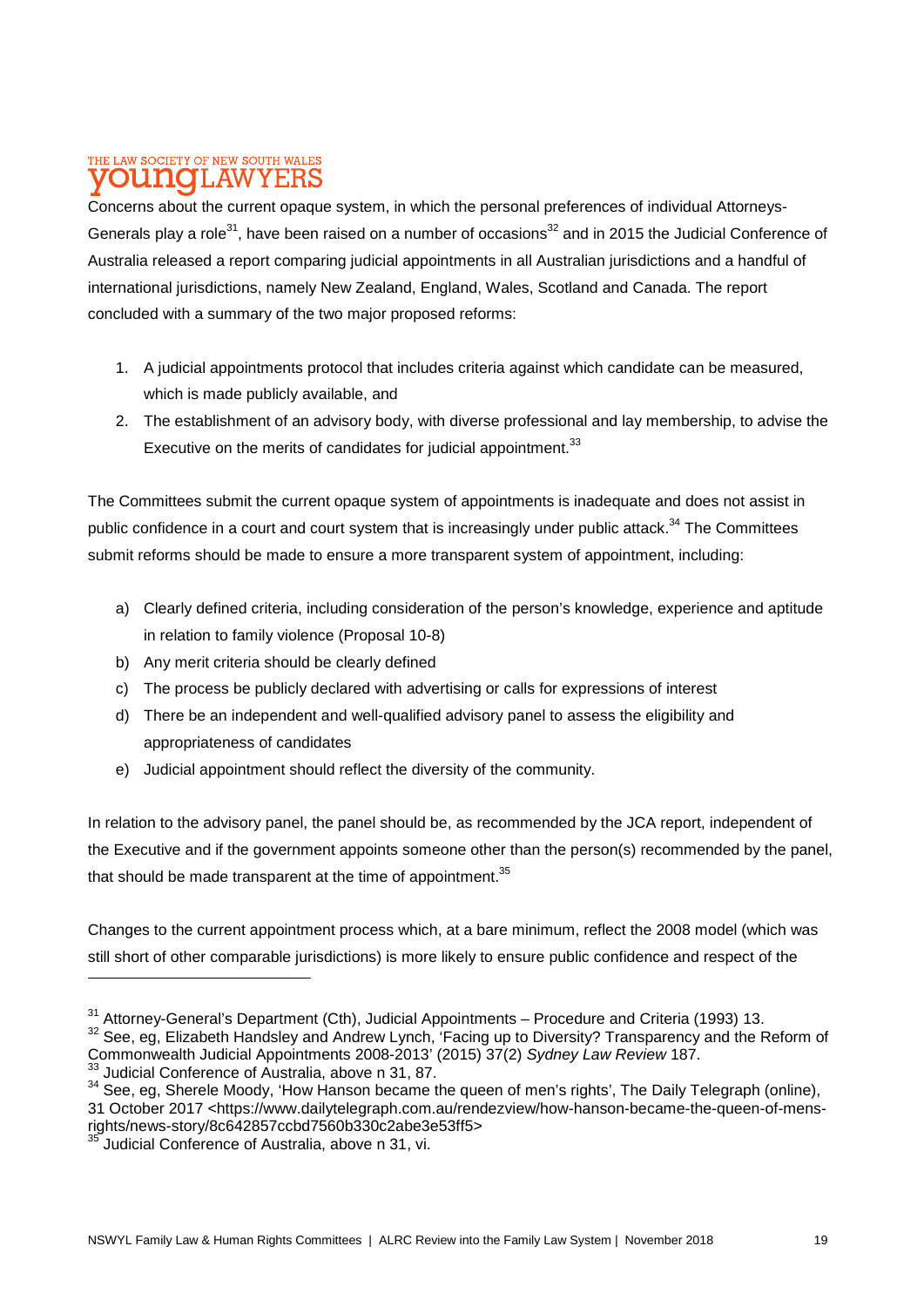### THE LAW SOCIETY OF NEW SOUTH WALES 'I.AW

quality and independence of the judiciary and, as noted by Professors Handsley and Lynch, help dispel any sense that judicial appointments are determined by establishment networks or partisan allegiances.<sup>36</sup>

# **11. Information Sharing**

# **Question 11–1 What other information should be shared or sought about persons involved in family law proceedings?**

The Committees submit the proposal to amend section 121 of the FLA to clarify it does not restrict information sharing between professional regulators, government agencies, family relationship services, service providers for children and specialist family violence services is appropriate.

The Committees support the proposed changes to information sharing in relation to firearms licences, to the following extent:

- a) State and Territory Police should be required to *enquire* whether a person is currently involved in family law proceedings before they issue or renew a gun licence or add a new genuine reason or category of licence. There mere fact a person is involved in *current* family law proceedings may not itself be a barrier to the issuance of a firearms licence but may be appropriately included in Part B of the *P650 Declaration - Person shooting on an Approved Range or undertaking a Firearms Safety Training Course* which would require the Firearms Registry, not the local firearms club, to assess if the applicant is able to proceed to shoot or complete firearms safety training.<sup>37</sup>
- b) State and Territory Police should be required to inform family courts if a person makes an application for a gun licence and discloses they are involved in current family law proceedings. The Committees accept there are many legitimate reasons a person may apply for a firearms licence but that particular oversight should be had of persons who are first time applicants while family law proceedings are on foot.

The Committees submit is not appropriate to amend the FLA to give family law professionals (particularly noting this phrase does not appear to be limited to lawyers) the discretion to notify police if they fear for a person's safety and then be provided with immunity, including against defamation, if they make such a

<sup>&</sup>lt;sup>36</sup> Handsley & Lynch, above n 33, Part V Conclusion.

<sup>37</sup> *Firearms Regulation 2017* (NSW), cl 129.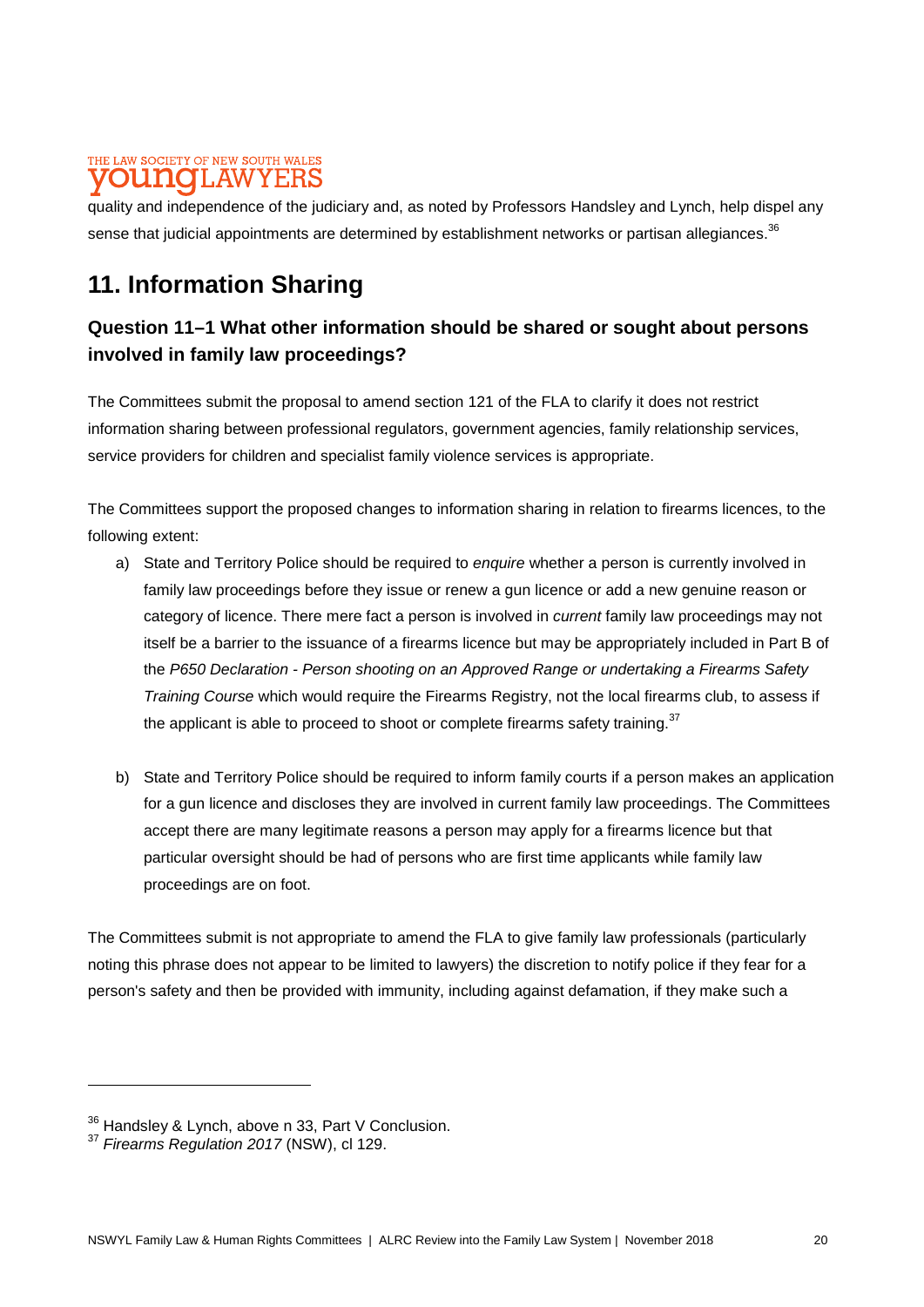#### THE LAW SOCIETY OF NEW SOUTH WALES **UNOI AW** Y E:F

notification.<sup>38</sup> The proposed amendment is not appropriate and will cause tension in the fiduciary relationship between solicitor and client, particularly the duties to:

- act in a client's best interests;
- avoid any compromise to their integrity and professional independence;
- follow a client's lawful, proper and competent instructions;
- avoid any conflict of interests; and
- maintain client's confidences.

Given the sensitive nature of family law matters, it is imperative legal professional privilege cannot be waived without the client's consent. Further, where a solicitor fears for the safety of their client or another party to the proceedings, there are other suitable mechanisms to address that concern, such as filing a Notice of Risk, requesting a safety plan or advising a client to report the risk to police. Further, there are circumstances in which a solicitor may disclose information which is confidential to a client is already provided for in the Australian Solicitors Conduct Rules ("the Conduct Rules") and include:

- 9.2.4 the solicitor discloses the information for the sole purpose of avoiding the probable commission of a serious criminal offence;
- 9.2.5 the solicitor discloses the information for the purpose of preventing imminent serious physical harm to the client or to another person $39$

Parties engaged in the family law system, not just court proceedings, are likely to have contact with many other professionals who are mandatory reporters, such as doctors, teachers and family dispute resolution practitioners, who are required to report any safety concerns. The Committees are concerned well-meaning family lawyers may place themselves in positions of conflict if they are able to make reports with or without the client's consent, for example, a lawyer who makes a report to police (who may then also make a notification to child welfare authorities) on information obtained in the court of taking instructions and that report is then a key part of the evidence before the court at hearing with the solicitor, but not any of the other parties, being aware the report was made by them.

<sup>&</sup>lt;sup>38</sup> The Committees note this submission is, of course, not suggesting family law professionals fall foul of sections 316 and 316A of the *Crimes Act 1900* (NSW).

<sup>39</sup> *Australian Solicitor' Conduct Rules* (Cth), cl. 9.2.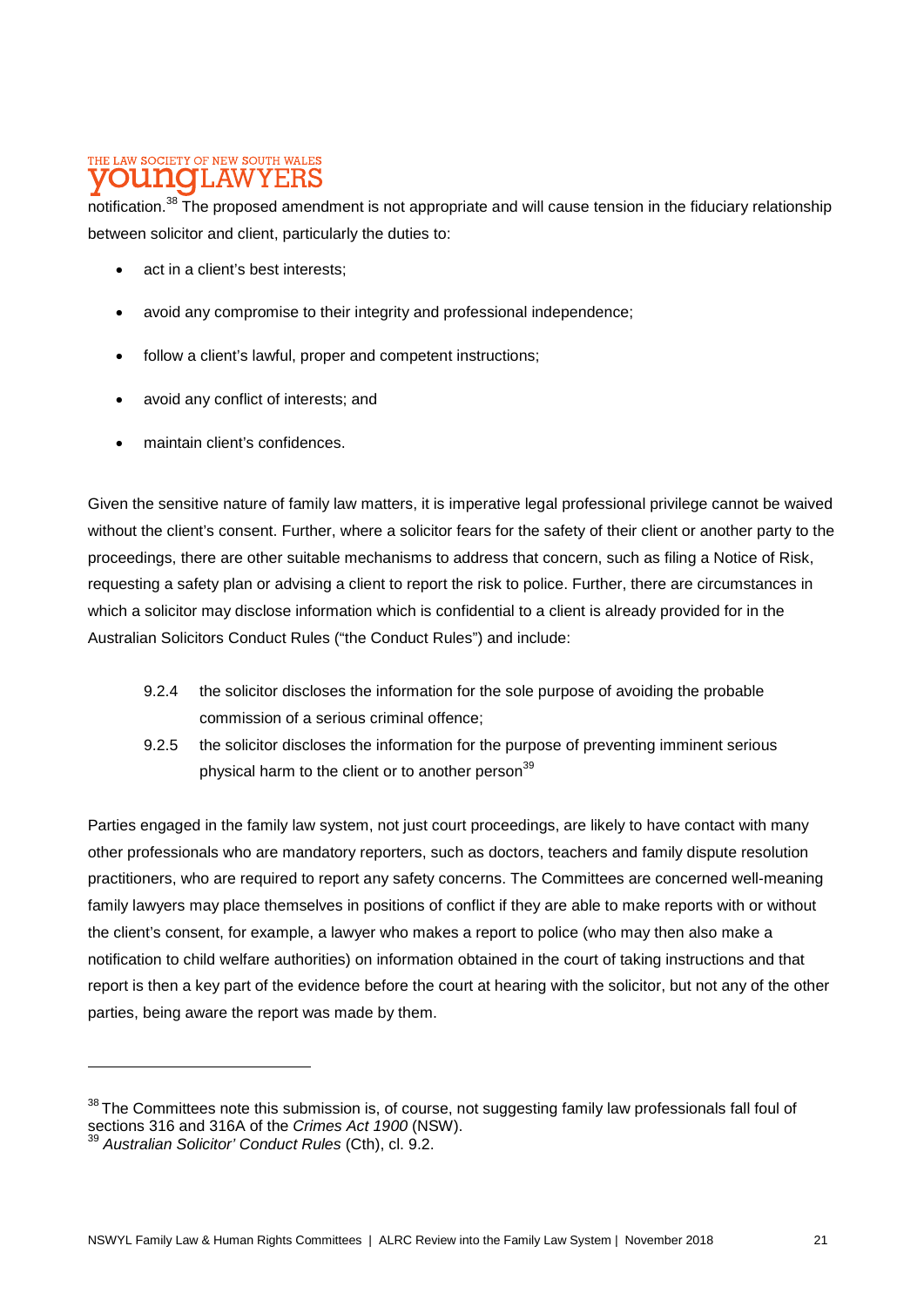#### THE LAW SOCIETY OF NEW SOUTH WALES T.AW olino Y E:F

The Committees submit it is imperative that obligation to maintain client's confidences (except as already provided in the Conduct Rules) is not disturbed to ensure parties have the peace of mind and security that their instructions will remain confidential. While well-meaning, the proposed amendment may have the unintended consequence of discouraging reports of family violence or child abuse or the risk of same. For example, victims of family violence may see a solicitor for an initial advice before formally separating from their partner in an attempt to prepare for and understand the implications of a family separation. If the client makes a disclosure of family violence and the solicitor then makes a report to the police and that report is then investigated before the client has informed the other party of their intention to separation, could in fact put the client in a more vulnerable position than if the solicitor had maintained confidentiality.

The Committees submit that there is a potential that if legal practitioners are given the discretion to report safety concerns without instructions, they may be open to complaints or negligence claims when they fail to report such concerns and the client then takes the view their solicitor should have made a report, even without their instructions or where otherwise required by law to report a matter.

# **Proposal 11–7 The Australian Government should work with States and Territory governments to co-locate child protection and family violence support workers at each of the family law court premises.**

The Committees submit this proposal is appropriate and particularly important to ensure regional and rural parties are ensured access to the same services as parties located in metro areas, where these services are often already available.

# **Question 11–2 Should the information sharing framework include health records? If so, what health records should be shared?**

The Committees submit health records should not be made available through any information sharing framework for the following reasons:

- a) There are already existing avenues available to parties to obtain health records relevant to the legal proceedings, for example, direct requests to treating medical practitioners, GIPA requests and subpoenas;
- b) Indiscriminate disclosure of health records without any ability to object to production or redact sensitive information is not only an invasion of privacy but also may disclose information that is irrelevant to the proceedings but also information that may enable a party to continue to further family violence, for example, disclosing sensitive and personal information on social media,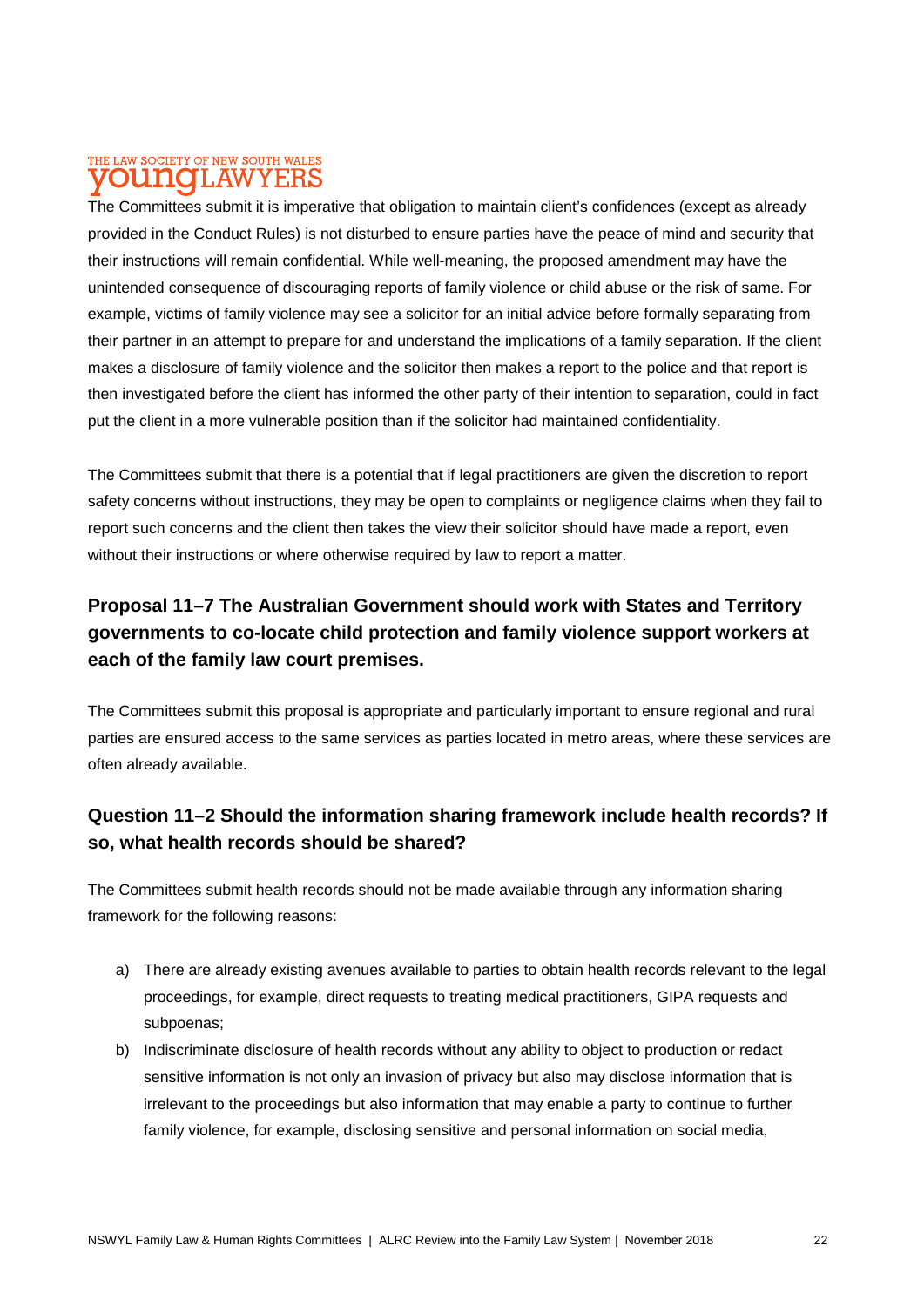#### THE LAW SOCIETY OF NEW SOUTH WALES T.AW Y E:F

attending the same medical practitioners to intimidate victims or using certain sensitive information to pursue irrelevant lines of questioning in cross-examination (particularly if a party is selfrepresented) in an attempt to cause embarrassment; and

c) Automatic disclosure of health records may jeopardize supportive therapeutic relationships and discourage people accessing support services or treatment for fear of disclosure.

The current avenues protect the privacy of parties to family law proceedings by affording them procedural fairness and the ability to decline to provide an authority or object to the issuance of subpoenas. The current procedures available to parties to access health records are sufficient and appropriate given the sensitive nature of health records.

# **12. System Oversight and Reform Evaluation**

# **Question 12**– **1: Should privacy provisions in the FLA be amended explicitly to apply to parties who disseminate identifying information about family law proceedings on social media or other inter-based media?**

The Committees submit section 121 of the FLA should be amended in its entirety to make it clearer and more accessible to parties, which should help ensure compliance with the restriction on the publication of court proceedings. As part of the re-drafting of section 121, it is appropriate to include specific reference to social media and other internet-based technologies given the prevalence of such technologies and the use and sometimes misuse of them in family law proceedings.<sup>40</sup>

# **Concluding Comments**

The Committees and NSW Young Lawyers thank you for the opportunity to make this submission. If you have any queries or require further submissions please contact the undersigned at your convenience.

<sup>40</sup> See, eg, *Whitehouse & Whitehouse* [2015] FCCA 3621, 50-56.